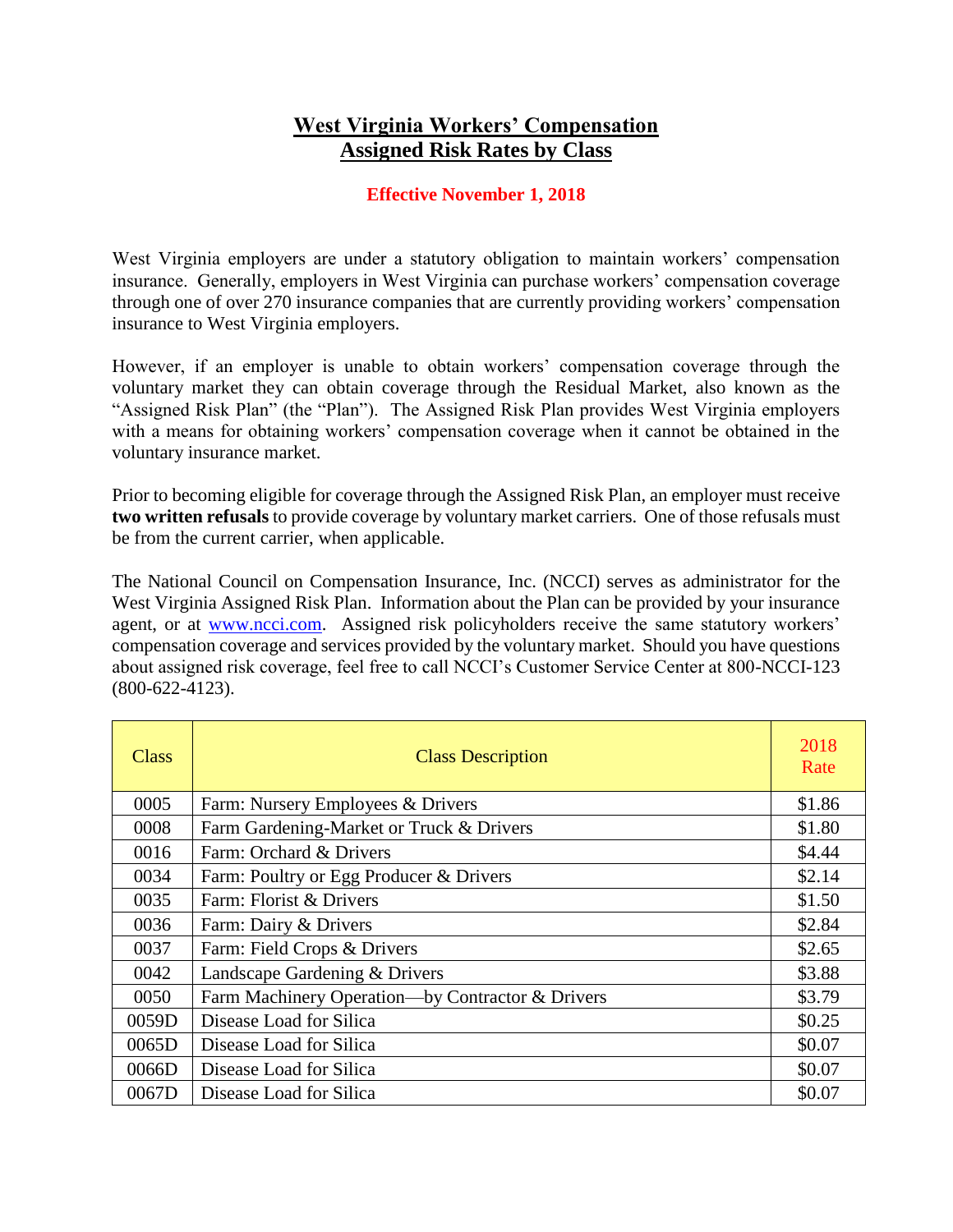| <b>Class</b> | <b>Class Description</b>                                                                                                                                         | 2018<br>Rate |
|--------------|------------------------------------------------------------------------------------------------------------------------------------------------------------------|--------------|
| 0079         | Farm: Berry or Vineyard & Drivers                                                                                                                                | \$2.24       |
| 0083         | Farm: Cattle or Livestock Raising NOC & Drivers                                                                                                                  | \$3.33       |
| 0106         | Tree Pruning, Spraying, Repairing—All Operations & Drivers                                                                                                       | \$8.79       |
| 0113         | Farm Fish Hatchery & Drivers                                                                                                                                     | \$2.70       |
| 0164*        | Disease Experience in Connection With Any Classification Other Than<br>Coal Mining Where There Is Liability Under the Federal Coal Mine Health<br>and Safety Act | \$2.35       |
| 0170         | Farm: Animal Raising And Drivers                                                                                                                                 | \$1.68       |
| 0251         | <b>Irrigation Works Operation And Drivers</b>                                                                                                                    | \$2.94       |
| 0401         | <b>Cotton Gin Operation And Local Managers, Drivers</b>                                                                                                          | \$7.29       |
| 0771N        | Non-ratable code for 4771                                                                                                                                        | \$0.35       |
| 0908P        | Domestic Workers-Residences-Part-time                                                                                                                            | \$91.00      |
| 0913P        | Domestic Workers—Residences—Full time                                                                                                                            | \$300.00     |
| 0917         | Residential Cleaning Services by Contractor-Inside                                                                                                               | \$2.89       |
| 1005*        | Coal Mining - Surface & Drivers                                                                                                                                  | \$10.56      |
| $1016X*$     | Coal Mining - NOC                                                                                                                                                | \$32.04      |
| 1164D        | Mining NOC - Not Coal - Underground - & Drivers                                                                                                                  | \$4.01       |
| 1165D        | Mining NOC - Not Coal - Surface - & Drivers                                                                                                                      | \$2.32       |
| 1320         | Oil or Gas Lease Operator - All Operations & Drivers                                                                                                             | \$2.23       |
| 1322         | Oil or Gas Well: Cleaning or Swabbing of Old Wells Having Previously<br>Produced Gas or Oil-by Contractor-No Drilling & Drivers                                  | \$4.60       |
| 1430         | Smelting, Sintering or Refining - Lead - & Drivers                                                                                                               | \$3.51       |
| 1438         | Smelting, Sintering or Refining - Metals - Not Iron or Lead - NOC &<br>Drivers                                                                                   | \$3.58       |
| 1452         | Ore Milling & Drivers                                                                                                                                            | \$2.64       |
| 1463         | Coal Billet or Briquette Mfg & Drivers                                                                                                                           | \$7.54       |
| 1472         | Distillation - Wood - & Drivers                                                                                                                                  | \$1.53       |
| 1624D        | Quarry NOC & Drivers                                                                                                                                             | \$3.11       |
| 1642         | Lime Mfg                                                                                                                                                         | \$1.62       |
| 1654         | Quarry-Cement Rock-Surface-And Drivers                                                                                                                           | \$4.77       |
| 1699         | Rock Wool Mfg.                                                                                                                                                   | \$1.95       |
| 1701         | <b>Cement Mfg</b>                                                                                                                                                | \$2.16       |
| 1710D        | Stone Crushing & Drivers                                                                                                                                         | \$5.23       |
| 1741D        | Flint or Spar Grinding & Drivers                                                                                                                                 | \$2.51       |
| 1747         | Emery Works & Drivers                                                                                                                                            | \$1.40       |
| 1748         | Abrasive Wheel Mfg. And Drivers                                                                                                                                  | \$3.46       |
| 1803D        | Stone Cutting or Polishing NOC & Drivers                                                                                                                         | \$5.06       |
| 1853         | Mica Goods Mfg. And Mica Preparing                                                                                                                               | \$1.93       |
| 1924         | Wire Drawing Or Cable Mfg.-Not Iron Or Steel                                                                                                                     | \$1.47       |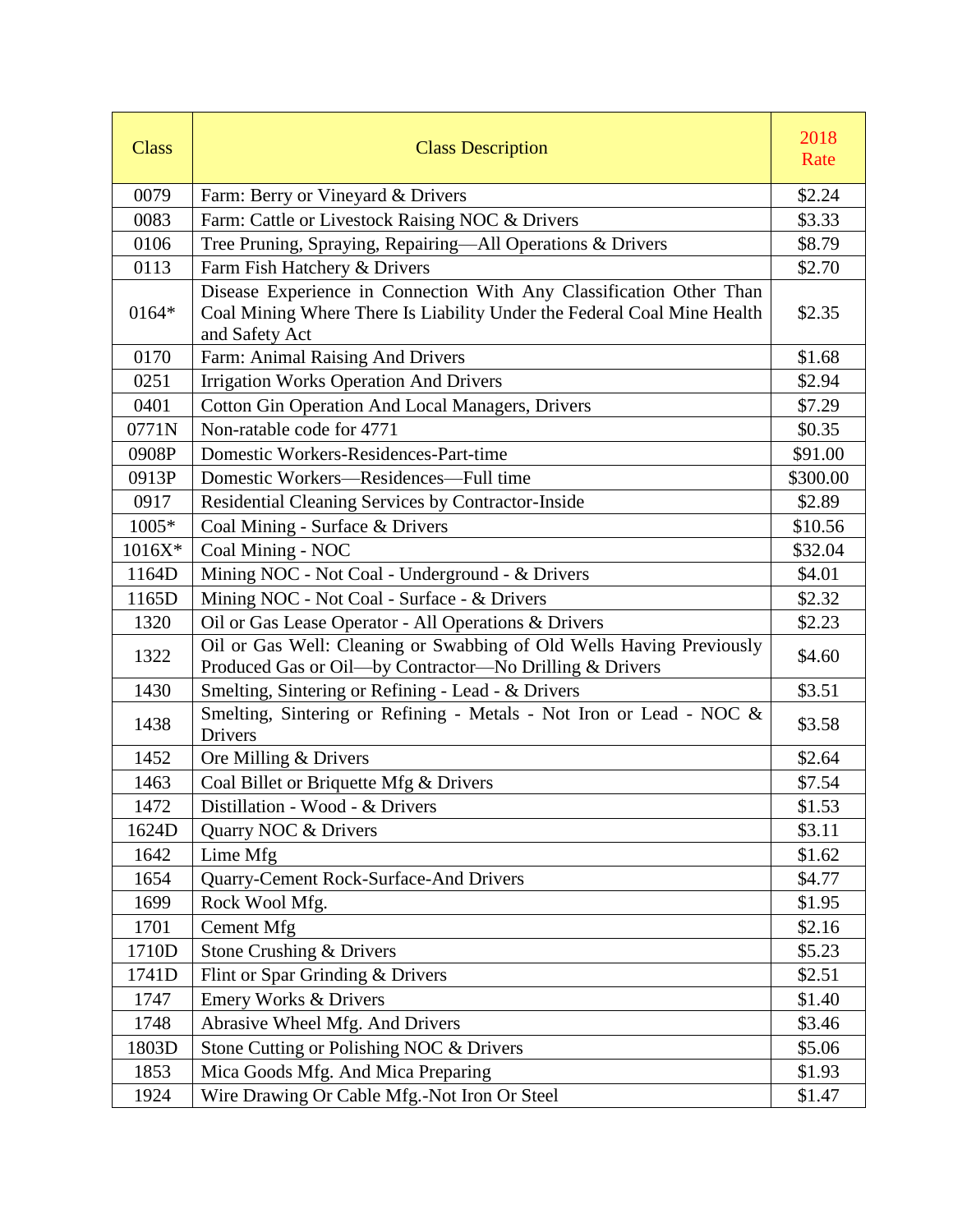| <b>Class</b> | <b>Class Description</b>                            | 2018<br>Rate |
|--------------|-----------------------------------------------------|--------------|
| 1925         | Die Casting Mfg.                                    | \$2.11       |
| 2002         | Macaroni Mfg                                        | \$1.98       |
| 2003         | Bakery & Drivers, Route Supervisors                 | \$2.72       |
| 2014         | Grain or Feed Milling                               | \$3.20       |
| 2016         | Breakfast Food Mfg.                                 | \$2.11       |
| 2021         | <b>Sugar Refining</b>                               | \$1.70       |
| 2039         | Ice-Cream Mfg. & Drivers                            | \$1.93       |
| 2041         | Candy, Chocolate, and Confection Mfg.               | \$1.90       |
| 2065         | Milk Products Mfg NOC                               | \$1.42       |
| 2070         | Creamery or Dairy & Route Supervisors, Drivers      | \$3.68       |
| 2081         | <b>Butchering</b>                                   | \$2.34       |
| 2089         | Packing House - All Operations                      | \$2.98       |
| 2095         | Meat Products Mfg NOC                               | \$3.92       |
| 2105         | <b>Fruit Packing</b>                                | \$4.63       |
| 2110         | Pickle Mfg.                                         | \$1.70       |
| 2111         | <b>Cannery NOC</b>                                  | \$1.75       |
| 2112         | Fruit Evaporating or Preserving                     | \$2.82       |
| 2114         | <b>Oyster Processing</b>                            | \$1.95       |
| 2121         | Brewery And Drivers.                                | \$0.89       |
| 2130         | <b>Spirituous Liquor Distillery</b>                 | \$1.37       |
| 2131         | <b>Spirituous Liquor Bottling</b>                   | \$1.47       |
| 2143         | Fruit Juice Mfg. & Drivers                          | \$1.53       |
| 2157         | Bottling NOC & Route Supervisors, Drivers           | \$3.30       |
| 2172         | Cigarette Mfg                                       | \$0.94       |
| 2174         | Tobacco Rehandling Or Warehousing                   | \$1.85       |
| 2211         | Cotton Batting, Wadding or Waste Mfg.               | \$5.23       |
| 2220         | Yarn or Thread Mfg - Cotton                         | \$1.24       |
| 2286         | Wool Spinning And Weaving                           | \$1.09       |
| 2288         | Felting Mfg                                         | \$2.61       |
| 2302         | Silk Thread or Yarn Mfg                             | \$1.34       |
| 2305         | Textile Fiber Mfg - Synthetic                       | \$1.35       |
| 2361         | Hosiery Mfg.                                        | \$1.53       |
| 2362         | Knit Goods Mfg NOC                                  | \$1.14       |
| 2380         | Webbing Mfg.                                        | \$1.58       |
| 2388         | Embroidery Mfg.                                     | \$0.92       |
| 2402         | Carpet or Rug Mfg NOC                               | \$1.81       |
| 2413         | Textile - Bleaching, Dyeing, Mercerizing, Finishing | \$1.55       |
| 2416         | Yarn Dyeing Or Finishing                            | \$1.32       |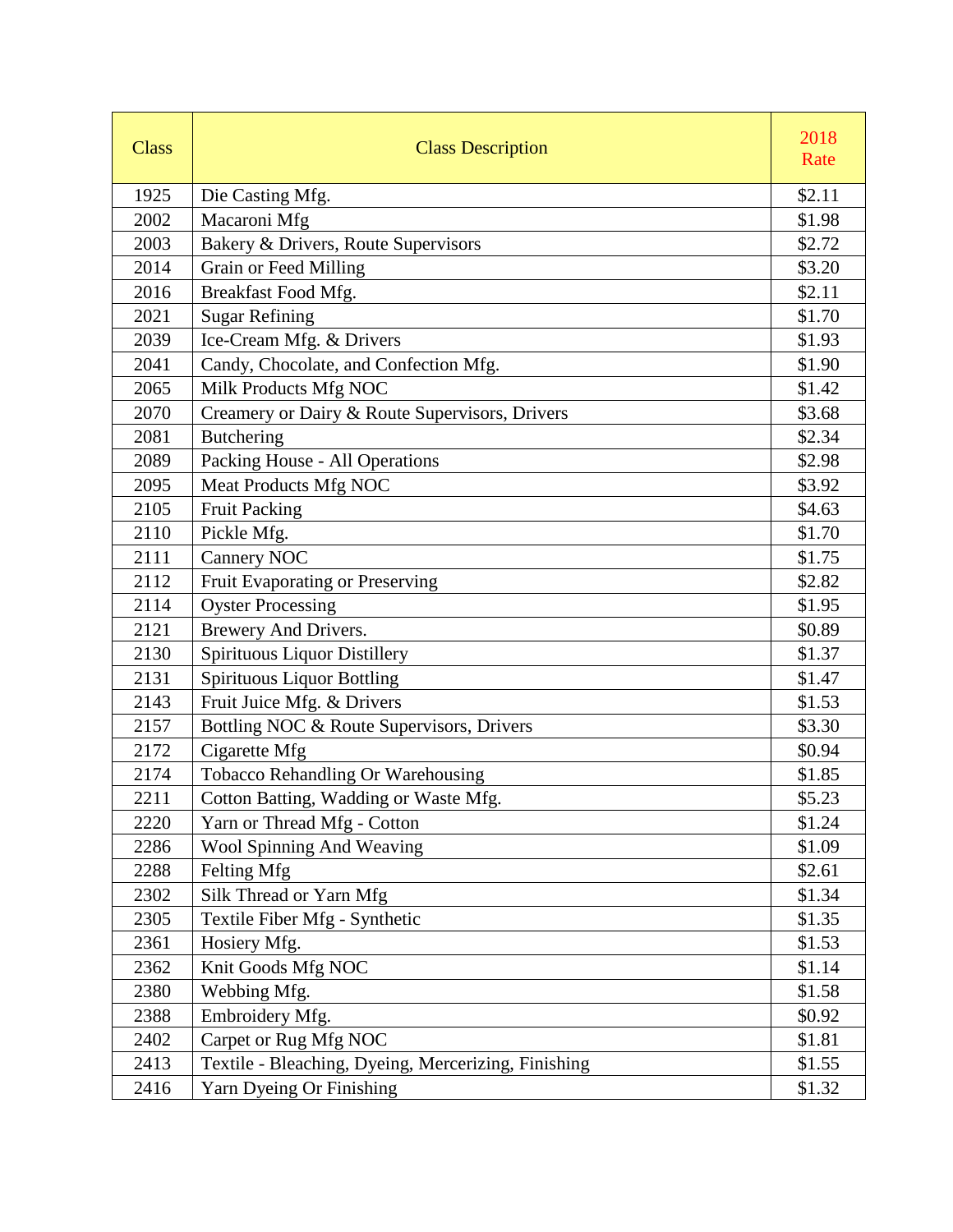| <b>Class</b> | <b>Class Description</b>                                                                               | 2018<br>Rate |
|--------------|--------------------------------------------------------------------------------------------------------|--------------|
| 2417         | Cloth Printing.                                                                                        | \$0.79       |
| 2501         | Cloth, Canvas and Related Products Mfg. NOC                                                            | \$1.40       |
| 2503         | Dressmaking or Tailoring - Custom Exclusively                                                          | \$0.97       |
| 2570         | Mattress or Box Spring Mfg.                                                                            | \$3.00       |
| 2585         | Laundry NOC & Route Supervisors, Drivers                                                               | \$2.28       |
| 2586         | Cleaning Or Dyeing And Route Supervisors, Drivers                                                      | \$1.88       |
| 2587         | Towel or Toilet Supply Co. & Route Supervisors, Drivers                                                | \$2.64       |
| 2589         | Laundry and Dry Cleaning Store - Retail & Route Supervisors, Drivers                                   | \$1.40       |
| 2600         | Fur Processing-Preparing Skins                                                                         | \$2.54       |
| 2623         | Tanning                                                                                                | \$5.11       |
| 2651         | Shoe Stock Mfg.                                                                                        | \$1.02       |
| 2660         | Boot or Shoe Mfg. NOC                                                                                  | \$1.53       |
| 2670         | Glove Mfg.-Leather Or Textile                                                                          | \$1.17       |
| 2683         | Luggage Mfg                                                                                            | \$1.40       |
| 2688         | Leather Goods Mfg NOC                                                                                  | \$1.90       |
| 2701         | Logging or Tree Removal-Log Hauling & Drivers                                                          | \$11.00      |
| 2702         | Logging or Tree Removal -Non Mechanized Operations                                                     | \$25.08      |
| 2709         | Logging or Tree Removal: Mechanized Equipment Operators                                                | \$12.30      |
| 2710         | Sawmill                                                                                                | \$5.79       |
| 2714         | Veneer Mfg                                                                                             | \$2.80       |
| 2731         | Planing or Molding Mill                                                                                | \$2.33       |
| 2735         | Barrel Stock Mfg.-Wood                                                                                 | \$2.42       |
| 2759         | Pallet, Box or Box Shook Mfg. Wooden                                                                   | \$3.96       |
| 2790         | <b>Pattern Making NOC</b>                                                                              | \$1.14       |
| 2797         | Manufactured, Modular, Or Prefabricated Home Manufacturing-Shop<br>Work-All Operations & Drivers       | \$2.65       |
| 2799         | Manufactured, Modular, Or Prefabricated Home Setup, Hookup, Or<br><b>Installation At Building Site</b> | \$4.42       |
| 2802         | Carpentry - Shop Only - & Drivers                                                                      | \$2.94       |
| 2835         | <b>Brush or Broom Assembly</b>                                                                         | \$1.88       |
| 2836         | Brush Or Broom Mfg. NOC                                                                                | \$1.70       |
| 2841         | <b>Woodenware Manufacturing NOC</b>                                                                    | \$2.39       |
| 2881         | Furniture Assembly - Wood - From Manufactured Parts                                                    | \$1.98       |
| 2883         | Furniture Mfg - Wood - NOC                                                                             | \$2.00       |
| 2915         | <b>Veneer Products Mfg</b>                                                                             | \$2.21       |
| 2916         | Veneer Products Mfg - No Veneer Mfg                                                                    | \$2.72       |
| 2923         | Musical Instruments Mfg - Wood NOC                                                                     | \$1.50       |
| 2960         | Wood Preserving & Drivers                                                                              | \$3.55       |
| 3004         | Iron or Steel: Manufacturing: Steelmaking - & Drivers                                                  | \$1.43       |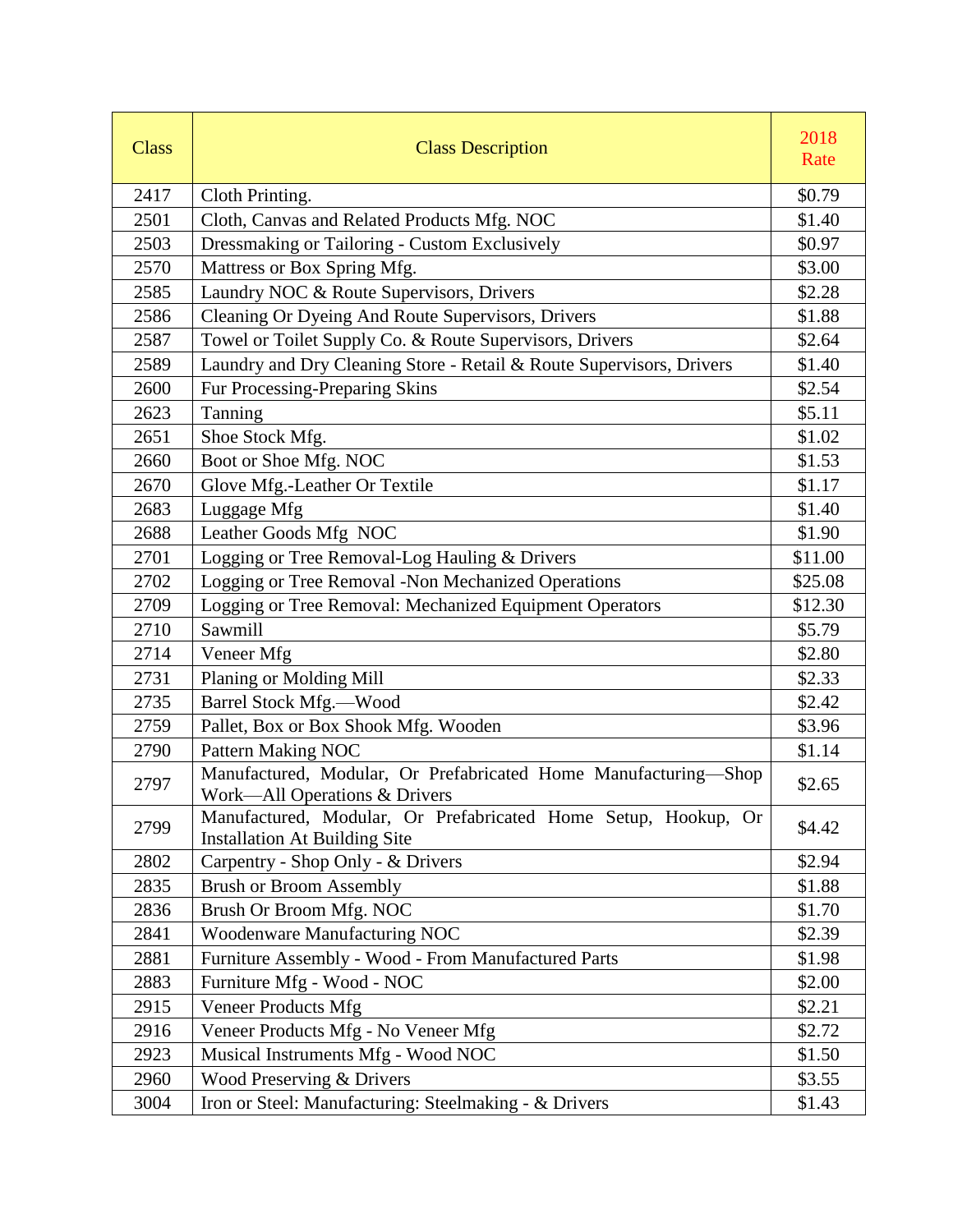| <b>Class</b> | <b>Class Description</b>                                                                                    | 2018<br>Rate |
|--------------|-------------------------------------------------------------------------------------------------------------|--------------|
| 3018         | Iron or Steel: Manufacturing: Rolling Mill & Drivers                                                        | \$2.19       |
| 3022         | Pipe or Tube Mfg NOC & Drivers                                                                              | \$3.02       |
| 3027         | Rolling Mill NOC & Drivers                                                                                  | \$1.86       |
| 3028         | Pipe or Tube Mfg - Iron or Steel - & Drivers                                                                | \$2.09       |
| 3030         | Iron or Steel: Fabrication: Ironworks or Steelworks-Shop-Structural &<br>Drivers                            | \$4.25       |
| 3040         | Iron or Steel: Fabrication: Iron Works - Shop - Ornamental - & Drivers                                      | \$3.59       |
| 3041         | Iron or Steel: Fabrication: Iron Works - Shop - Decorative or Artistic -<br>Foundries, Drivers              | \$5.79       |
| 3042         | Elevator Or Escalator Mfg.                                                                                  | \$2.75       |
| 3064         | <b>Sign Manufacturing Metal</b>                                                                             | \$2.36       |
| 3076         | Sheet Metal Products Mfg - Shop                                                                             | \$2.08       |
| 3081D        | Foundry - Ferrous - NOC                                                                                     | \$4.53       |
| 3082D        | <b>Foundry Steel Castings</b>                                                                               | \$2.96       |
| 3085D        | Foundry - Nonferrous                                                                                        | \$2.82       |
| 3110         | Forging Work - Drop or Machine                                                                              | \$3.51       |
| 3111         | Blacksmith                                                                                                  | \$1.71       |
| 3113         | Tool Mfg - Not Drop or Machine Forged - NOC                                                                 | \$1.29       |
| 3114         | Tool Mfg - Drop or Machine Forged - NOC: Machining or Finishing of<br><b>Tools or Die Making Operations</b> | \$1.95       |
| 3118         | Saw Mfg.                                                                                                    | \$1.30       |
| 3119         | Needle Mfg                                                                                                  | \$0.58       |
| 3122         | Cutlery Mfg NOC                                                                                             | \$1.42       |
| 3126         | Tool Mfg - Agricultural, Construction, Logging, Mining, Oil or Artesian<br>Well                             | \$1.25       |
| 3131         | <b>Button Or Fastener Mfg.-Metal</b>                                                                        | \$1.90       |
| 3132         | Nut or Bolt Mfg.                                                                                            | \$1.88       |
| 3145         | Screw Mfg.                                                                                                  | \$1.48       |
| 3146         | Hardware Mfg. NOC                                                                                           | \$1.58       |
| 3169         | Stove Mfg.                                                                                                  | \$1.88       |
| 3179         | <b>Electrical Apparatus Mfg NOC</b>                                                                         | \$1.32       |
| 3180         | Electric Or Gas Lighting Fixtures Mfg                                                                       | \$2.14       |
| 3188         | Plumbing Supplies Mfg, NOC                                                                                  | \$1.40       |
| 3220         | Can Mfg                                                                                                     | \$1.20       |
| 3224         | Enamel or Agate Ware Mfg.                                                                                   | \$2.33       |
| 3227         | Aluminum Ware Mfg.                                                                                          | \$1.96       |
| 3240         | Wire Rope or Cable Mfg.-Iron or Steel                                                                       | \$1.57       |
| 3241         | Wire Drawing-Iron Or Steel.                                                                                 | \$2.09       |
| 3255         | Wire Cloth Mfg                                                                                              | \$1.55       |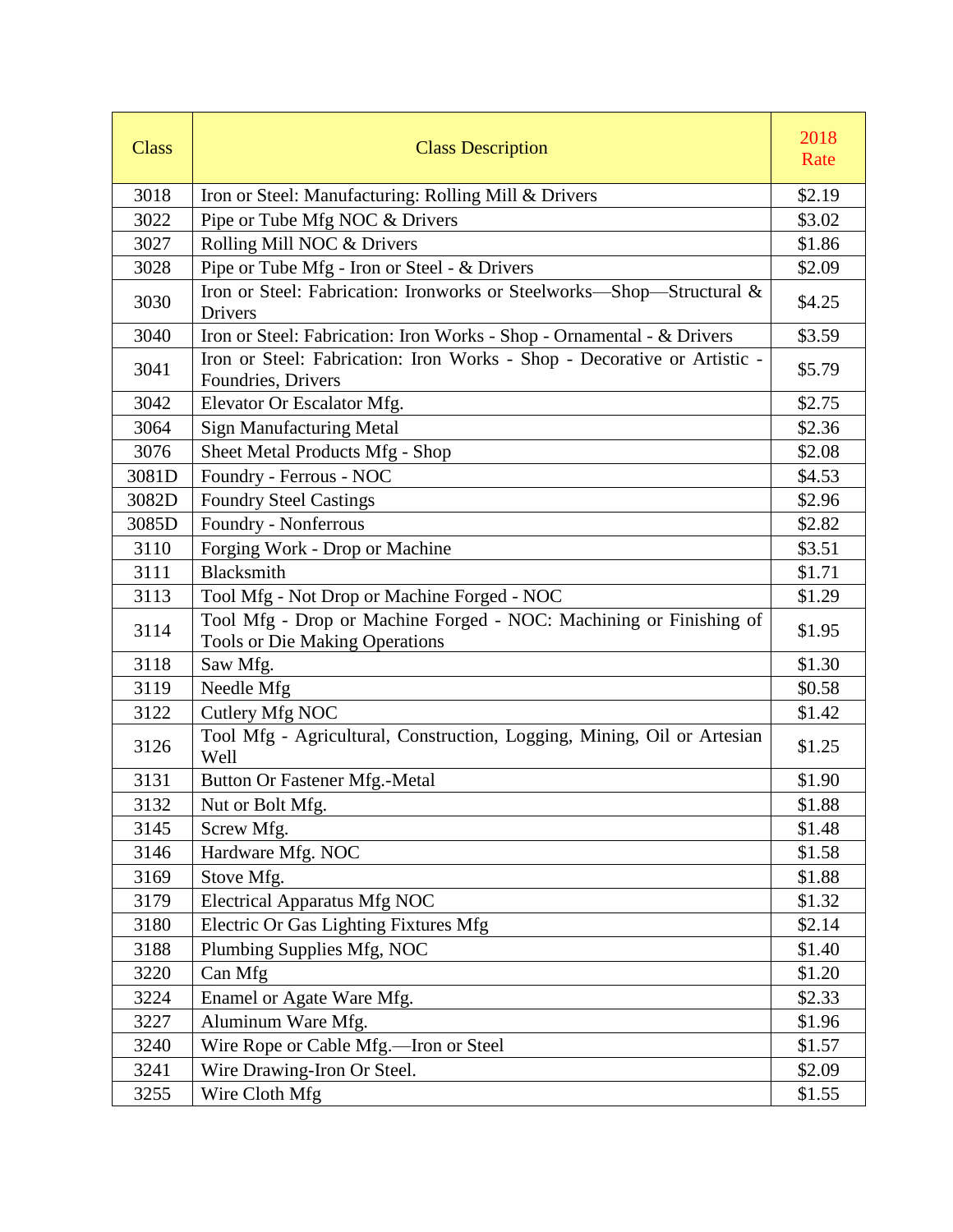| <b>Class</b> | <b>Class Description</b>                                         | 2018<br>Rate |
|--------------|------------------------------------------------------------------|--------------|
| 3257         | Wire Goods Mfg. NOC                                              | \$2.01       |
| 3270         | Eyelet Mfg.                                                      | \$1.75       |
| 3300         | Bed Spring or Wire Mattress Mfg.                                 | \$2.94       |
| 3303         | Spring Mfg.                                                      | \$2.19       |
| 3307         | Heat-Treating-Metal                                              | \$2.36       |
| 3315         | <b>Brass or Copper Goods Mfg</b>                                 | \$2.34       |
| 3334         | Tin Foil Mfg.                                                    | \$1.68       |
| 3336         | Type Foundry                                                     | \$2.01       |
| 3365         | Welding or Cutting NOC & Drivers                                 | \$3.81       |
| 3372         | Electroplating                                                   | \$3.10       |
| 3373         | Galvanizing or Tinning - Not Electrolytic                        | \$2.54       |
| 3383         | Jewelry Mfg.                                                     | \$1.04       |
| 3385         | Watch Mfg                                                        | \$0.56       |
| 3400         | Metal Stamped Goods Mfg NOC                                      | \$2.13       |
| 3507         | <b>Construction or Agricultural Machinery Mfg</b>                | \$2.52       |
| 3515         | Textile Machinery Mfg.                                           | \$1.63       |
| 3548         | Printing Or Bookbinding Machine Mfg                              | \$0.82       |
| 3559         | Confection Machine Mfg.                                          | \$1.80       |
| 3574         | Computing, Recording or Office Machine Mfg, NOC                  | \$0.96       |
| 3581         | Fuel Injection Device Mfg                                        | \$0.64       |
| 3612         | Pump Mfg.                                                        | \$1.68       |
| 3620         | Boiler making                                                    | \$2.69       |
| 3629         | Precision Machined Parts Mfg. NOC                                | \$0.97       |
| 3632         | Machine Shop NOC                                                 | \$2.37       |
| 3634         | Valve Mfg                                                        | \$1.32       |
| 3635         | Gear Mfg or Grinding                                             | \$1.85       |
| 3638         | <b>Ball Or Roller Bearing Mfg</b>                                | \$1.10       |
| 3642         | Battery Mfg. - Dry                                               | \$1.07       |
| 3643         | Electric Power or Transmission Equipment Mfg.                    | \$1.73       |
| 3647         | <b>Battery Mfg - Storage</b>                                     | \$1.62       |
| 3648         | Automotive Lighting, Ignition, or Starting Apparatus Mfg. NOC    | \$0.96       |
| 3681         | Television, Radio, Telephone or Telecommunication Device Mfg NOC | \$0.53       |
| 3685         | Instrument Mfg, NOC                                              | \$0.69       |
| 3719         | Oil Still Erection Or Repair                                     | \$0.91       |
| 3724         | Machinery or Equipment Erection or Repair NOC & Drivers          | \$3.40       |
| 3726         | Boiler Installation or Repair - Steam                            | \$2.46       |
| 3803         | Automobile Wheel Mfg.-Metal-Not Cast                             | \$1.35       |
| 3807         | <b>Automobile Radiator Mfg</b>                                   | \$1.57       |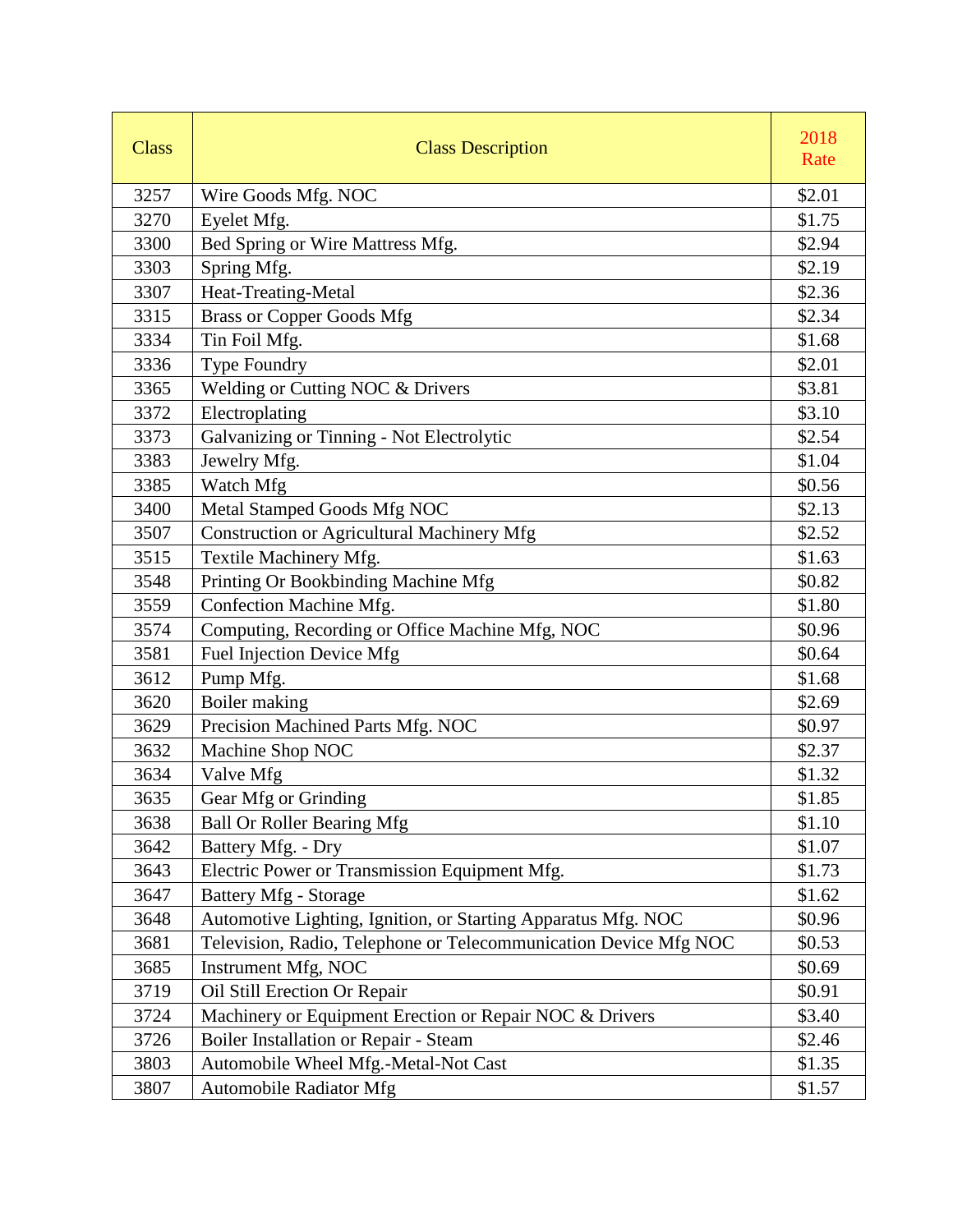| <b>Class</b> | <b>Class Description</b>                                      | 2018<br>Rate |
|--------------|---------------------------------------------------------------|--------------|
| 3808         | Automobile Mfg or Assembly                                    | \$2.24       |
| 3821         | Automobile Recycling & Drivers                                | \$4.53       |
| 3822         | Automobile, Bus, Truck or Trailer Body Mfg: Die Pressed Steel | \$2.28       |
| 3824         | Automobile, Bus, Truck or Trailer Body Mfg: NOC               | \$2.89       |
| 3826         | Aircraft Engine Mfg.                                          | \$0.61       |
| 3827         | Automobile Engine Mfg.                                        | \$1.37       |
| 3830         | Airplane Mfg.                                                 | \$0.87       |
| 3851         | Motorcycle Mfg. Or Assembly                                   | \$1.88       |
| 3865         | Baby Carriage Mfg.                                            | \$1.09       |
| 3881         | Car Mfg. - Railroad - & Drivers                               | \$2.89       |
| 4000         | Sand or Gravel Digging & Drivers                              | \$3.41       |
| 4021         | Brick or Clay Products Mfg. NOC & Drivers                     | \$3.15       |
| 4024D        | Refractory Products Mfg & Drivers                             | \$2.08       |
| 4034         | Concrete Products Mfg & Drivers                               | \$4.20       |
| 4036         | Plasterboard or Plaster Block Mfg. & Drivers                  | \$1.57       |
| 4038         | Plaster Statuary or Ornament Mfg.                             | \$2.11       |
| 4062         | Pottery Mfg: Porcelain Ware-Mechanical Press Forming          | \$1.83       |
| 4101         | Glass Mfg - & Drivers                                         | \$1.98       |
| 4109         | Integrated Circuit Mfg.                                       | \$0.35       |
| 4110         | Electric Bulb Mfg.                                            | \$0.61       |
| 4111         | Glassware Mfg. - No Automatic Blowing Machines                | \$2.47       |
| 4113         | Glass Mfg. - Cut                                              | \$2.14       |
| 4114         | Glassware Mfg NOC                                             | \$2.23       |
| 4130         | <b>Glass Merchant</b>                                         | \$2.61       |
| 4131         | Mirror Mfg.                                                   | \$2.65       |
| 4133         | Cathedral or Art Glass Window Mfg.                            | \$1.96       |
| 4149         | <b>Optical Goods Mfg. NOC</b>                                 | \$0.51       |
| 4206         | Pulp Mfg - Ground Wood Process                                | \$1.63       |
| 4207         | <b>Pulp Mfg - Chemical Process</b>                            | \$1.07       |
| 4239         | Paper Mfg                                                     | \$1.76       |
| 4240         | Box Mfg. - Set-Up Paper                                       | \$2.01       |
| 4243         | Box Mfg. - Folding Paper - NOC                                | \$1.70       |
| 4244         | Corrugated or Fiberboard Container Mfg.                       | \$1.75       |
| 4250         | Paper Coating                                                 | \$1.17       |
| 4251         | Stationery Mfg.                                               | \$1.86       |
| 4263         | <b>Fiber Goods Mfg</b>                                        | \$1.50       |
| 4273         | Bag Mfg - Plastic or Paper                                    | \$1.62       |
| 4279         | Paper Goods Mfg NOC                                           | \$1.53       |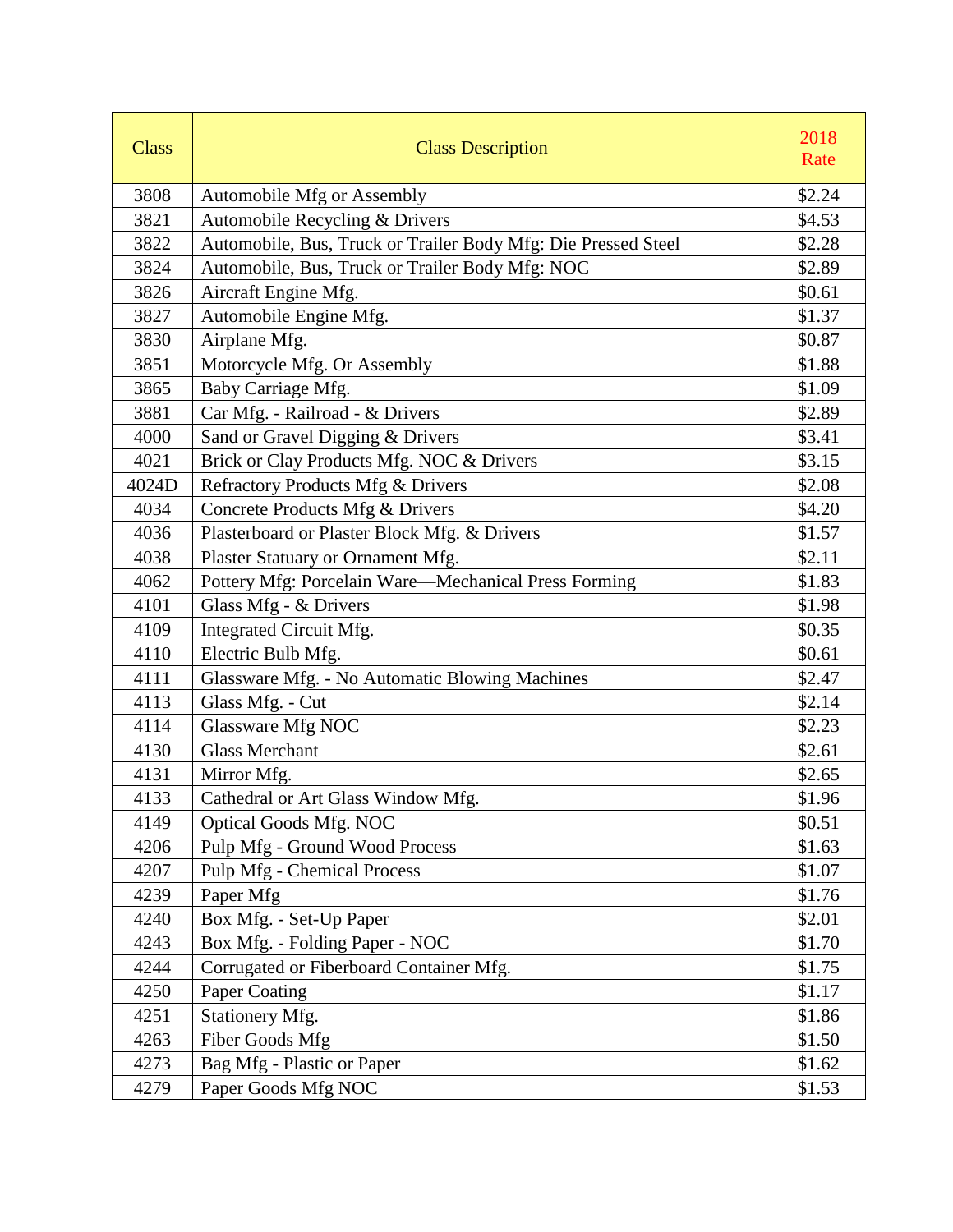| <b>Class</b> | <b>Class Description</b>                                                                          | 2018<br>Rate |
|--------------|---------------------------------------------------------------------------------------------------|--------------|
| 4283         | Building or Roofing Paper or Felt Preparation - No Installation                                   | \$1.19       |
| 4299         | Printing                                                                                          | \$1.62       |
| 4304         | Newspaper Publishing                                                                              | \$3.02       |
| 4307         | Bookbinding                                                                                       | \$1.15       |
| 4351         | Photoengraving                                                                                    | \$0.63       |
| 4352         | Engraving                                                                                         | \$1.07       |
| 4360         | Motion Picture: Development Of Negatives, Printing And All Subsequent<br>Operations               | \$0.69       |
| 4361         | Photographer - All Employees & Clerical, Salespersons, Drivers                                    | \$0.71       |
| 4410         | Rubber Goods Mfg NOC                                                                              | \$2.23       |
| 4420         | Rubber Tire Mfg                                                                                   | \$2.59       |
| 4431         | Magnetic And Optical Recording Media Mfg                                                          | \$1.02       |
| 4432         | Pen Mfg                                                                                           | \$0.84       |
| 4452         | Plastics Mfg - Fabricated Products NOC                                                            | \$1.75       |
| 4459         | Plastics Mfg Sheets, Rods, or Tubes                                                               | \$1.43       |
| 4470         | Cable Mfg.-Insulated Electrical                                                                   | \$2.03       |
| 4484         | Plastics Manufacturing: Molded Products NOC                                                       | \$1.50       |
| 4493         | Fabric Coating or Impregnating NOC                                                                | \$1.76       |
| 4511         | <b>Analytical Chemist</b>                                                                         | \$0.46       |
| 4557         | Ink Mfg.                                                                                          | \$1.17       |
| 4558         | Paint Mfg                                                                                         | \$1.02       |
| 4568         | Salt, Borax or Potash Producing or Refining & Drivers                                             | \$1.50       |
| 4581         | Phosphate Works And Drivers                                                                       | \$0.61       |
| 4583         | Fertilizer Mfg & Drivers                                                                          | \$4.90       |
| 4611         | Drug, Medicine or Pharmaceutical Preparation, Compounding or Blending<br>- No Mfg. Of Ingredients | \$0.49       |
| 4635         | Oxygen or Hydrogen Mfg & Drivers                                                                  | \$2.24       |
| 4653         | Glue Mfg & Drivers                                                                                | \$0.97       |
| 4665         | Rendering Works NOC & Drivers                                                                     | \$4.53       |
| 4670         | Cottonseed Oil Mfg.-Mechanical And Drivers                                                        | \$4.47       |
| 4683         | Oil Mfg. - Vegetable - NOC                                                                        | \$2.42       |
| 4686         | Oil Mfg.-Vegetable-Solvent Extraction Process                                                     | \$1.58       |
| 4692         | <b>Dental Laboratory</b>                                                                          | \$0.43       |
| 4693         | Pharmaceutical or Surgical Goods Mfg. NOC                                                         | \$0.58       |
| 4703         | Corn Products Mfg                                                                                 | \$1.37       |
| 4717         | <b>Butter Substitute Mfg</b>                                                                      | \$1.42       |
| 4720         | Soap or Synthetic Detergent Mfg.                                                                  | \$1.45       |
| 4740         | Oil Refining - Petroleum - & Drivers                                                              | \$0.64       |
| 4741         | Asphalt or Tar Distilling or Refining & Drivers                                                   | \$1.45       |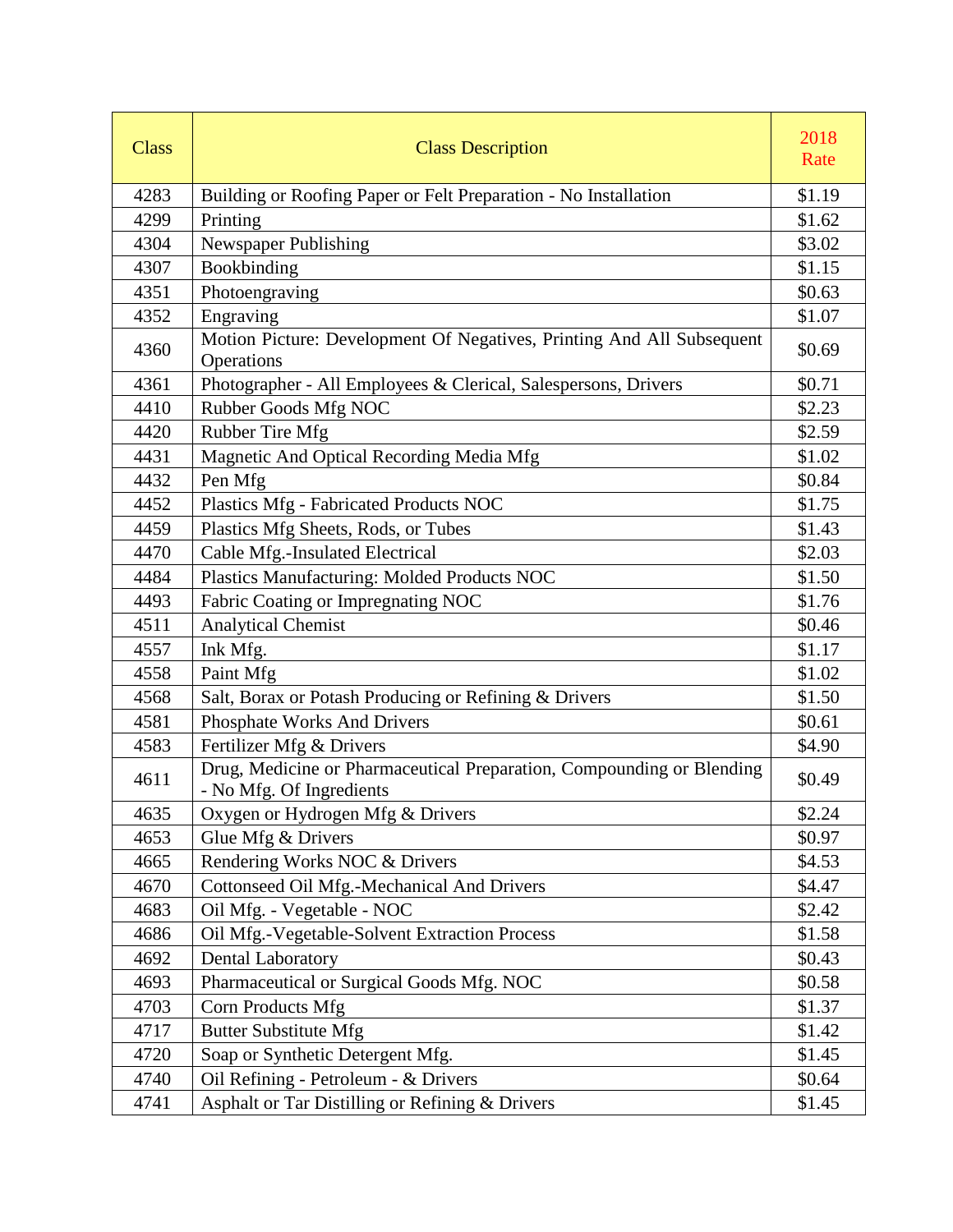| <b>Class</b> | <b>Class Description</b>                                                                       | 2018<br>Rate |
|--------------|------------------------------------------------------------------------------------------------|--------------|
| 4751         | Synthetic Rubber Mfg                                                                           | \$0.97       |
| 4771N        | Explosives or Ammunition Mfg: NOC & Drivers                                                    | \$2.00       |
| 4777         | Explosives Distributors & Drivers                                                              | \$4.83       |
| 4825         | Drug, Medicine or Pharmaceutical Preparation Mfg. - Includes Mfg. Of<br>Ingredients            | \$0.54       |
| 4828         | Chemical Blending or Mixing NOC - All Operations and Drivers                                   | \$1.14       |
| 4829         | Chemical Manufacturing NOC - All Operations & Drivers-INCLUDES<br><b>BLENDING OR MIXING</b>    | \$0.82       |
| 4902         | Sporting Goods Mfg. NOC                                                                        | \$1.85       |
| 4923         | Photographic Supplies Mfg.                                                                     | \$0.63       |
| 5020         | Ceiling Installation - Suspended Acoustical Grid Type                                          | \$4.49       |
| 5022         | <b>Masonry NOC</b>                                                                             | \$5.52       |
| 5037         | Painting: Metal Structures - Over Two Stories in Height - & Drivers                            | \$10.82      |
| 5040         | Iron or Steel: Erection - Frame Structures                                                     | \$4.86       |
| 5057         | Iron or Steel: Erection NOC                                                                    | \$2.62       |
| 5059         | Iron or Steel: Erection - Frame Structures Not Over Two Stories in Height                      | \$10.72      |
| 5102         | Door, Door Frame or Sash Erection - Metal or Metal Covered                                     | \$3.69       |
| 5146         | Furniture or Fixtures Installation - Portable - NOC                                            | \$4.77       |
| 5160         | <b>Elevator Erection or Repair</b>                                                             | \$1.70       |
| 5183         | Plumbing NOC & Drivers                                                                         | \$1.78       |
| 5188         | Automatic Sprinkler Installation & Drivers                                                     | \$2.06       |
| 5190         | Electrical Wiring - Within Buildings & Drivers                                                 | \$1.81       |
| 5191         | Office Machine Installation, Inspection, Adjustment or Repair                                  | \$0.49       |
| 5192         | Vending or Coin Operated Machines - Installation, Service or Repair &<br>Salespersons, Drivers | \$1.83       |
| 5213         | <b>Concrete Construction NOC</b>                                                               | \$3.40       |
| 5215         | Concrete Work - Incidental to the Construction of Private Residence                            | \$3.66       |
| 5221         | Concrete or Cement Work - Floors, Driveways, Yards or Sidewalks &<br>Drivers                   | \$2.87       |
| 5222         | Concrete Construction in Connection with Bridges or Culverts                                   | \$5.92       |
| 5223         | Swimming Pool Construction - Not Iron or Steel - & Drivers                                     | \$3.78       |
| 5348         | Ceramic Tile, Indoor Stone, Marble, or Mosaic Work                                             | \$2.72       |
| 5402         | Hothouse Erection-All Operations                                                               | \$2.82       |
| 5403         | Carpentry NOC.                                                                                 | \$5.03       |
| 5437         | Carpentry - Installation of Cabinet Work or Interior Trim                                      | \$3.84       |
| 5443         | Lathing & Drivers                                                                              | \$2.59       |
| 5445         | Wallboard Installation within Buildings & Drivers                                              | \$4.52       |
| 5462         | Glazier - Away From Shop & Drivers                                                             | \$5.24       |
| 5472         | Asbestos Contractor - Pipe and Boiler Work Exclusively & Drivers                               | \$4.95       |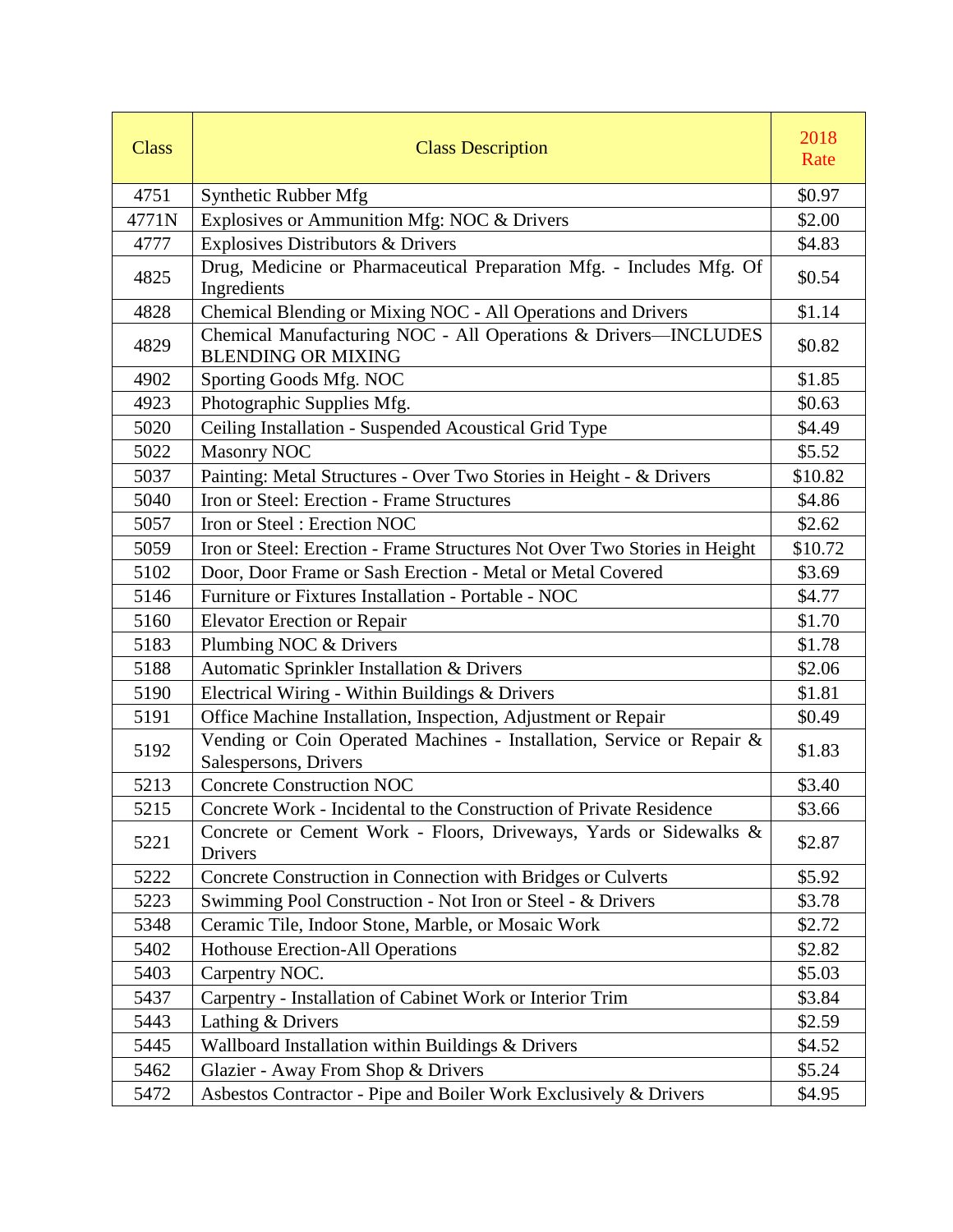| <b>Class</b> | <b>Class Description</b>                                                                                        | 2018<br>Rate |
|--------------|-----------------------------------------------------------------------------------------------------------------|--------------|
| 5473         | Asbestos Contractor - NOC & Drivers                                                                             | \$5.13       |
| 5474         | Painting or Paperhanging NOC & Shop Operations, Drivers                                                         | \$4.20       |
| 5478         | Floor Covering Installation-Resilient Flooring-Carpet and Laminate<br>Flooring                                  | \$2.79       |
| 5479         | <b>Insulation Work NOC &amp; Drivers</b>                                                                        | \$3.48       |
| 5480         | Plastering NOC & Drivers                                                                                        | \$3.81       |
| 5491         | Paperhanging & Drivers                                                                                          | \$1.24       |
| 5506         | Street or Road Construction: Paving or Repaving & Drivers                                                       | \$8.08       |
| 5507         | Street or Road Construction: Subsurface Work & Drivers                                                          | \$3.02       |
| 5508D        | Telephone or Cable TV Line Installation - Contractors, Overhead & Drivers                                       | \$4.09       |
| 5535         | Awning Erection-Metal-Erection of Metal Awnings Exclusively & Drivers                                           | \$4.88       |
| 5537         | Heating, Ventilation, Air-Conditioning and Refrigeration Systems-<br>Installation, Service and Repair & Drivers | \$2.84       |
| 5551         | Roofing - All Kinds & Drivers                                                                                   | \$11.92      |
| 5606         | Contractor-Project Manager, Construction Executive,<br>Construction<br>Manager or Construction Superintendent   | \$0.89       |
| 5610         | <b>Cleaners-Debris Removal</b>                                                                                  | \$3.56       |
| 5645         | Carpentry - Detached One or Two Family Dwellings                                                                | \$8.33       |
| 5703         | <b>Building Raising or Moving</b>                                                                               | \$8.13       |
| 5705         | Salvage Operation-No Wrecking Or Any Structural Operations                                                      | \$10.45      |
| 5951         | Serum, Anti-Toxin Or Virus Mfg. And Drivers                                                                     | \$0.26       |
| 6003         | Pile Driving                                                                                                    | \$4.60       |
| 6005         | Jetty or Breakwater Construction - All Operations to Completion & Drivers                                       | \$2.67       |
| 6018         | Dam or Lock Construction: Earth Moving or Placing - All Operations &<br>Drivers                                 | \$1.47       |
| 6045         | Levee Construction-All Operations To Completion And Drivers                                                     | \$4.30       |
| 6204         | Drilling NOC & Drivers                                                                                          | \$4.72       |
| 6206         | Oil Or Gas Well: Cementing And Drivers                                                                          | \$2.00       |
| 6213         | Oil or Gas Well: Specialty Tool Operation NOC - By Contractor - All<br>Employees & Drivers                      | \$1.22       |
| 6214         | Oil Or Gas Well: Perforating Of Casing-All Employees And Drivers                                                | \$1.32       |
| 6216         | Oil or Gas Lease Work NOC—by Contractor & Drivers                                                               | \$3.23       |
| 6217         | <b>Excavation &amp; Drivers</b>                                                                                 | \$2.57       |
| 6229         | Irrigation or Drainage System Construction & Drivers                                                            | \$3.59       |
| 6233         | Oil or Gas Pipeline construction & Drivers                                                                      | \$2.24       |
| 6235         | Oil or Gas Well: Drilling or Redrilling & Drivers                                                               | \$4.82       |
| 6236         | Oil or Gas Well: Installation or Recovery of Casing & Drivers                                                   | \$4.27       |
| 6237         | Oil or Gas Well: Instrument Logging or Survey Work & Drivers                                                    | \$1.27       |
| 6251D        | Tunneling - Not Pneumatic - All Operations                                                                      | \$4.03       |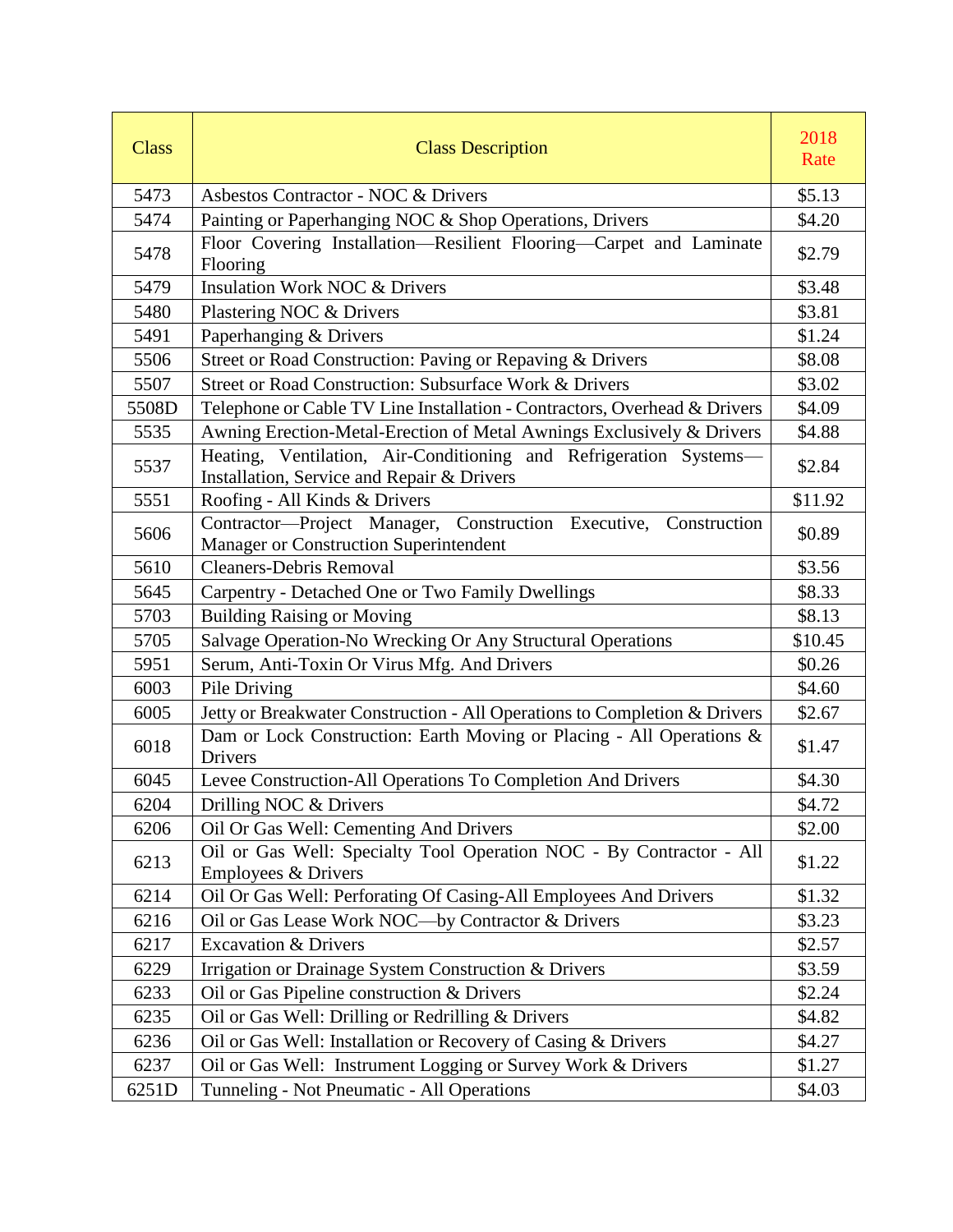| <b>Class</b> | <b>Class Description</b>                                                                                  | 2018<br>Rate |
|--------------|-----------------------------------------------------------------------------------------------------------|--------------|
| 6252D        | <b>Shaft Sinking - All Operations</b>                                                                     | \$4.12       |
| 6306         | Sewer Construction - All Operations & Drivers                                                             | \$3.27       |
| 6319         | Gas Main or Connection Construction & Drivers                                                             | \$2.01       |
| 6325         | Conduit Construction - For Cables or Wires - & Drivers                                                    | \$3.48       |
| 6400         | Fence Erection - Metal                                                                                    | \$4.24       |
| 6503         | Potato Chip, Popcorn & Snack Chip Mfg. NOC                                                                | \$1.34       |
| 6504         | Food Sundries Mfg NOC                                                                                     | \$2.06       |
| 6702M*       | Railroad Construction-All Operations Including Clerical, Salespersons And<br>Drivers-Program I            | \$3.47       |
| 6703M*       | Railroad Construction-All Operations Including Clerical, Salespersons And<br>Drivers-Program II           | \$6.06       |
| 6704M*       | Railroad Construction-All Operations Including Clerical, Salespersons And<br>Drivers-Program II State Act | \$3.85       |
| 6801F        | Boatbuilding-Wood-NOC And Drivers.                                                                        | \$4.94       |
| 6811         | Boatbuilding-Wood-NOC And Drivers                                                                         | \$3.83       |
| 6824F        | <b>Boatbuilding Or Repair And Drivers</b>                                                                 | \$13.28      |
| 6826F        | <b>Marina And Drivers</b>                                                                                 | \$10.70      |
| 6834         | Boatbuilding or Repair & Drivers - Coverage Under State Act Only                                          | \$2.44       |
| 6836         | Marina & Drivers - Coverage Under State Act Only                                                          | \$2.47       |
| 6843F        | Shipbuilding-Iron Or Steel-NOC And Drivers                                                                | \$11.42      |
| 6845F        | Shipbuilding-Naval And Drivers                                                                            | \$8.88       |
| 6854         | Shipbuilding-Iron Or Steel-NOC And Drivers                                                                | \$3.46       |
| 6872F        | Ship Repair Conversion-All Operations And Drivers                                                         | \$14.47      |
| 6874F        | Painting: Ship Hulls                                                                                      | \$23.65      |
| 6882         | Ship Repair Conversion-All Operations & Drivers. Coverage Under State<br>Act Only                         | \$2.36       |
| 6884         | Painting Ship Hulls: Coverage Under State Act Only                                                        | \$4.55       |
| 7016M        | Vessels NOC - Coverage Under Admiralty Law: Program I                                                     | \$2.01       |
| 7024M        | Vessels NOC - Coverage Under Admiralty Law: Program II - State Act<br><b>Benefits</b>                     | \$2.24       |
| 7038M        | Boat Livery - Boat Under 15 Tons - Program I                                                              | \$4.70       |
| 7046M        | Vessels-Not Self-Propelled-Program I                                                                      | \$6.01       |
| 7047M        | Vessels-NOC                                                                                               | \$3.52       |
| 7050M        | Boat Livery-Boats Under 15 Tons                                                                           | \$8.20       |
| 7090M        | Boat Livery - Boat Under 15 Tons - Program II State Act Benefits                                          | \$5.22       |
| 7098M        | Vessels-Not Self-Propelled-Program II                                                                     | \$6.68       |
| 7099M        | Vessels-Not Self-Propelled-Program II                                                                     | \$10.48      |
| 7133         | Railroad Operation, NOC All Employees & Drivers                                                           | \$2.26       |
| 7151M        | Railroad Operation-All Employees Including Drivers-Program I                                              | \$2.91       |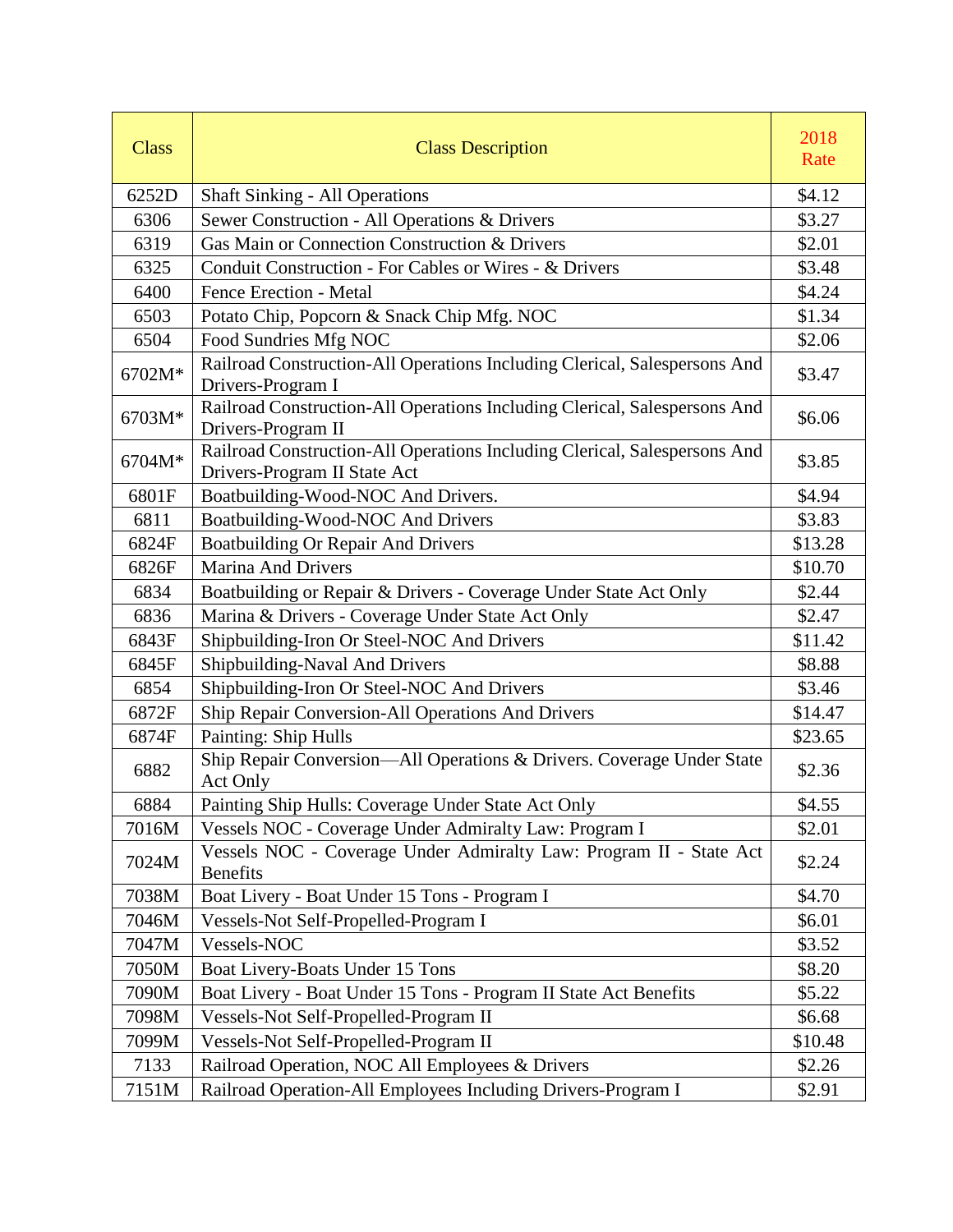| <b>Class</b> | <b>Class Description</b>                                                                                            | 2018<br>Rate |
|--------------|---------------------------------------------------------------------------------------------------------------------|--------------|
| 7152M        | Railroad Operation-All Employees Including Drivers-Program II                                                       | \$5.08       |
| 7153M        | Railroad Operation-All Employees Including Drivers-Program II                                                       | \$3.24       |
| 7219         | Trucking: NOC-All Employees & Drivers                                                                               | \$4.60       |
| 7222         | Trucking: Oil Field Equipment-All Employees And Drivers                                                             | \$4.63       |
| 7225         | Automobile Towing & Drivers                                                                                         | \$3.84       |
| 7230         | Trucking Parcel or Package Delivery-All Employees & Drivers                                                         | \$5.61       |
| 7231         | Mail, Parcel, or Package Delivery and Courier or Messenger Service<br>Companies-All Employees & Drivers             | \$6.60       |
| 7232         | Trucking: Mail, Parcel or Package Delivery - Under Contract with the US<br>Postal Service - All Employees & Drivers | \$5.44       |
| 7309F        | Stevedoring: NOC                                                                                                    | \$12.39      |
| 7313F        | Coal Dock Operation And Stevedoring                                                                                 | \$5.54       |
| 7317F        | Stevedoring: By Hand Or Hand Trucks Exclusively                                                                     | \$11.84      |
| 7327F        | Stevedoring: Containerized Freight And Drivers                                                                      | \$23.76      |
| 7333M        | Dredging - All Types - Coverage Under Admiralty Law: Program I                                                      | \$2.35       |
| 7335M        | Dredging - All Types - Coverage Under Admiralty Law: Program II - State<br><b>Act Benefits</b>                      | \$2.61       |
| 7337M        | Dredging-All Types                                                                                                  | \$4.10       |
| 7350F        | Freight Handling NOC                                                                                                | \$18.97      |
| 7360         | Freight Handling NOC - Coverage Under State Act Only                                                                | \$3.10       |
| 7370         | Taxicab Co.: All Other Employees & Drivers                                                                          | \$3.08       |
| 7380         | Drivers, Chauffeurs, Messengers, and Their Helpers NOC - Commercial                                                 | \$2.56       |
| 7382         | Bus Co.: All Other Employees & Drivers                                                                              | \$3.02       |
| 7390         | Beer or Ale Dealer - Wholesale & Drivers                                                                            | \$3.36       |
| 7394M        | Diving - Marine - Coverage Under Admiralty Law: Program I                                                           | \$3.01       |
| 7395M        | Diving - Marine - Coverage Under Admiralty Law: Program II - State Act<br><b>Benefits</b>                           | \$3.35       |
| 7398M        | Diving-Marine-Program II                                                                                            | \$5.26       |
| 7402         | Aviation-Air Traffic Controllers Under Contract with the FAA                                                        | \$0.13       |
| 7403         | Aviation—All Other Employees & Drivers                                                                              | \$2.75       |
| 7405N        | Aviation—Air Carrier—Scheduled, Commuter, or Supplemental—Flying<br>Crew                                            | \$0.91       |
| 7420         | Aviation-Stunt Flying, Racing, or Parachute Jumping-Flying Crew                                                     | \$6.46       |
| 7421         | Aviation-Transportation of Personnel in Conduct of Employer's<br>Business—Flying Crew                               | \$0.92       |
| 7422         | Aviation-NOC-Other Than Helicopters-Flying Crew                                                                     | \$1.55       |
| 7425         | <b>Aviation-Helicopters-Flying Crew</b>                                                                             | \$1.48       |
| 7431N        | Aviation—Air Charter or Air Taxi—Flying Crew                                                                        | \$0.71       |
| 7445N        | Non-ratable code for 7405                                                                                           | \$0.49       |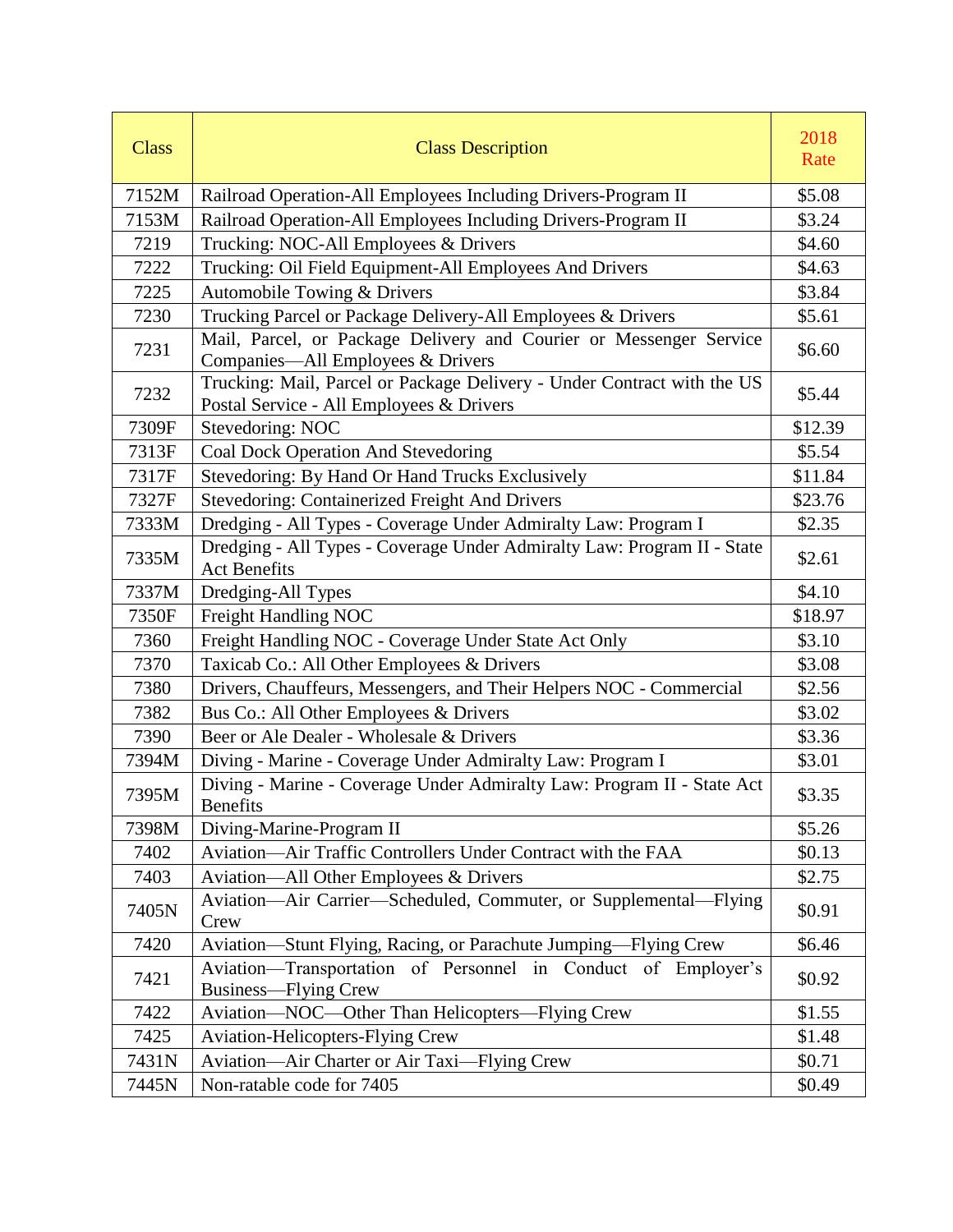| <b>Class</b> | <b>Class Description</b>                                                                                                           | 2018<br>Rate |
|--------------|------------------------------------------------------------------------------------------------------------------------------------|--------------|
| 7453N        | Non-ratable code for 7431                                                                                                          | \$0.38       |
| 7502         | Gas Co - Natural Gas - Local Distribution & Drivers                                                                                | \$1.62       |
| 7515         | Oil or Gas Pipeline Operation & Drivers                                                                                            | \$0.89       |
| 7520         | Waterworks Operation & Drivers                                                                                                     | \$2.51       |
| 7538         | Electric Light or Power Line Construction & Drivers                                                                                | \$4.42       |
| 7539         | Electric Light or Power Co. NOC - All Employees & Drivers                                                                          | \$0.99       |
| 7540         | Electric Light or Power Cooperative - REA Projects Only - All Employees<br>& Drivers                                               | \$2.28       |
| 7580         | Sewage Disposal Plant Operation & Drivers                                                                                          | \$2.33       |
| 7590         | Garbage Works                                                                                                                      | \$2.09       |
| 7600         | Telephone or Telegraph Co.: All Other Employees & Drivers                                                                          | \$2.98       |
| 7605         | Burglar Alarm Installation or Repair & Drivers                                                                                     | \$1.43       |
| 7610         | Radio or Television Broadcasting Station - all employees & Clerical,<br>Drivers                                                    | \$0.33       |
| 7705         | Ambulance Service and EMS Providers & Drivers                                                                                      | \$5.08       |
| 7710         | Firefighters & Drivers                                                                                                             | \$2.37       |
| 7711X*       | Firefighters & Drivers-Volunteer                                                                                                   | \$7.77       |
| 7720         | Police Officers & Drivers                                                                                                          | \$2.39       |
| 7855         | Railroad Construction: Laying or Relaying of Tracks or Maintenance of<br>Way by Contractor-No Work on Elevated Railroads & Drivers | \$2.69       |
| 8001         | Store Florist & Drivers                                                                                                            | \$1.42       |
| 8002         | Automobile Rental Co.: All Other Employees & Counter Personnel, Drivers                                                            | \$1.32       |
| 8006         | Gasoline Station: Self Service and Convenience / Grocery - Retail                                                                  | \$1.24       |
| 8008         | Store: Clothing, Wearing Apparel or Dry Goods - Retail                                                                             | \$0.68       |
| 8010         | <b>Store: Hardware</b>                                                                                                             | \$1.25       |
| 8013         | Store: Jewelry                                                                                                                     | \$0.26       |
| 8015         | Quick Printing-Copying Or Duplicating Service-All Employees &<br>Clerical, Salespersons, Drivers                                   | \$0.51       |
| 8017         | <b>Store: Retail NOC</b>                                                                                                           | \$0.76       |
| 8018         | <b>Store: Wholesale NOC</b>                                                                                                        | \$1.80       |
| 8021         | Store Meat, Fish or Poultry Dealer—Wholesale                                                                                       | \$1.93       |
| 8031         | Store: Meat, Fish or Poultry - Retail                                                                                              | \$1.68       |
| 8032         | Store Clothing, Wearing Apparel, or Dry Goods-Wholesale                                                                            | \$1.34       |
| 8033         | Store: Meat, Grocery and Provision Stores Combined - Retail NOC                                                                    | \$1.17       |
| 8037         | Store-Superstores And Warehouse Clubs                                                                                              | \$1.12       |
| 8039         | Store Department - Retail                                                                                                          | \$0.82       |
| 8044         | Store: Furniture & Drivers                                                                                                         | \$1.81       |
| 8045         | Store: Drug Retail                                                                                                                 | \$0.51       |
| 8046         | Store: Automobile Parts and Accessories NOC & Drivers                                                                              | \$1.34       |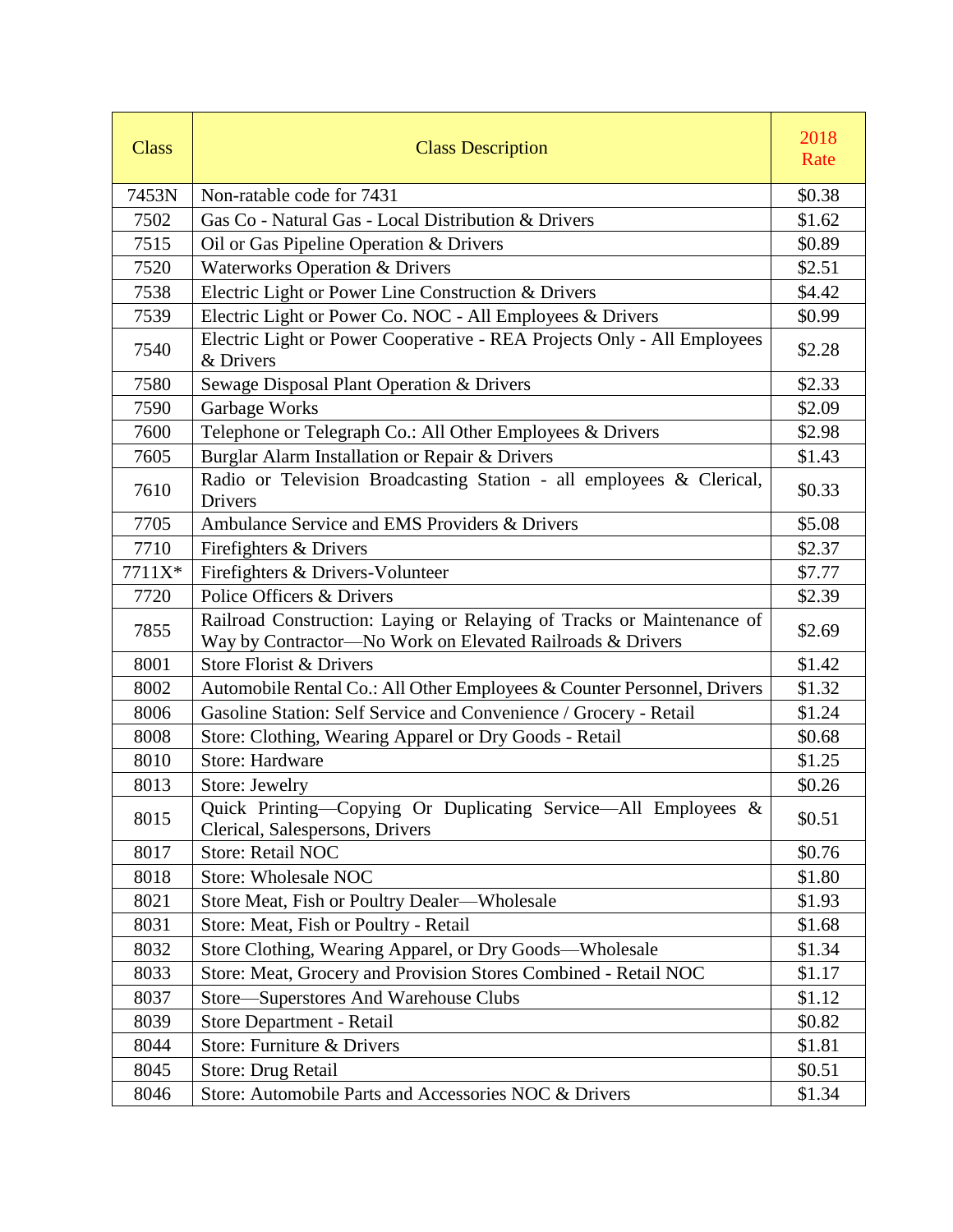| <b>Class</b> | <b>Class Description</b>                                                                                             | 2018<br>Rate |
|--------------|----------------------------------------------------------------------------------------------------------------------|--------------|
| 8047         | <b>Store Drug-Wholesale</b>                                                                                          | \$0.71       |
| 8058         | Building Material Dealer - New Materials Only: Store Employees                                                       | \$1.35       |
| 8072         | Store: Book, Record, Compact Disk, Software, Video or Audio Cassette<br>Retail                                       | \$0.46       |
| 8102         | Seed Merchant                                                                                                        | \$1.53       |
| 8103         | <b>Wool Merchant</b>                                                                                                 | \$1.62       |
| 8106         | Iron or Steel Merchant & Drivers                                                                                     | \$3.51       |
| 8107         | Machinery Dealer NOC - Store or Yard - & Drivers                                                                     | \$1.83       |
| 8111         | Plumbers' Supplies Dealer & Drivers                                                                                  | \$1.32       |
| 8116         | Farm Machinery Dealer - All Operations & Drivers                                                                     | \$1.62       |
| 8203         | Ice Mfg. or Distribution & Drivers                                                                                   | \$4.04       |
| 8204         | Building Material Yard & Local Managers, Drivers                                                                     | \$2.77       |
| 8209         | Vegetable Packing & Drivers                                                                                          | \$2.54       |
| 8215         | Feed, Fertilizer, Hay or Grain Dealer & Local Managers, Drivers - No Mfg.                                            | \$2.33       |
| 8227         | <b>Construction or Erection Permanent Yard</b>                                                                       | \$3.43       |
| 8232         | Lumberyard New Materials Only: All Other Employees & Yard,<br>Warehouse, Drivers                                     | \$2.69       |
| 8233         | Coal Merchant & Local Managers, Drivers                                                                              | \$1.71       |
| 8235         | Sash, Door or Assembled Millwork Dealers & Drivers                                                                   | \$2.85       |
| 8263         | Junk Dealer & Drivers                                                                                                | \$3.59       |
| 8264         | Bottle Dealer - Used & Drivers                                                                                       | \$6.40       |
| 8265         | Iron or Steel Scrap Dealer & Drivers                                                                                 | \$4.40       |
| 8279         | Stable or Breeding Farm & Drivers                                                                                    | \$4.90       |
| 8288         | Livestock Dealer or Commission Merchant & Salespersons, Drivers                                                      | \$4.40       |
| 8291         | Storage Warehouse - Cold                                                                                             | \$2.31       |
| 8292         | Storage Warehouse - NOC                                                                                              | \$2.23       |
| 8293         | Storage Warehouse - Furniture & Drivers                                                                              | \$4.86       |
| 8304         | Grain Elevator Operation And Local Managers, Drivers                                                                 | \$3.10       |
| 8350         | Gasoline or Oil Dealer & Drivers                                                                                     | \$5.23       |
| 8380         | Automobile Service or Repair Center & Drivers                                                                        | \$1.67       |
| 8381         | Gasoline Station Self-Service Only-Retail                                                                            | \$1.27       |
| 8385         | <b>Bus Co Garage Employees</b>                                                                                       | \$1.67       |
| 8392         | Automobile Storage Garage, Parking Lot or Parking Station, Valet Service,<br>Cashiers or Counter Personnel & Drivers | \$1.34       |
| 8393         | Automobile Body Repair                                                                                               | \$0.94       |
| 8500         | Metal Scrap Dealer & Drivers                                                                                         | \$4.06       |
| 8601         | Architect or Engineer - Consulting                                                                                   | \$0.38       |
| 8602         | Surveyors, Timber Cruisers, Oil or Gas Geologists or Scouts & Drivers                                                | \$0.81       |
| 8603         | Architectural or Engineering Firm-Clerical                                                                           | \$0.08       |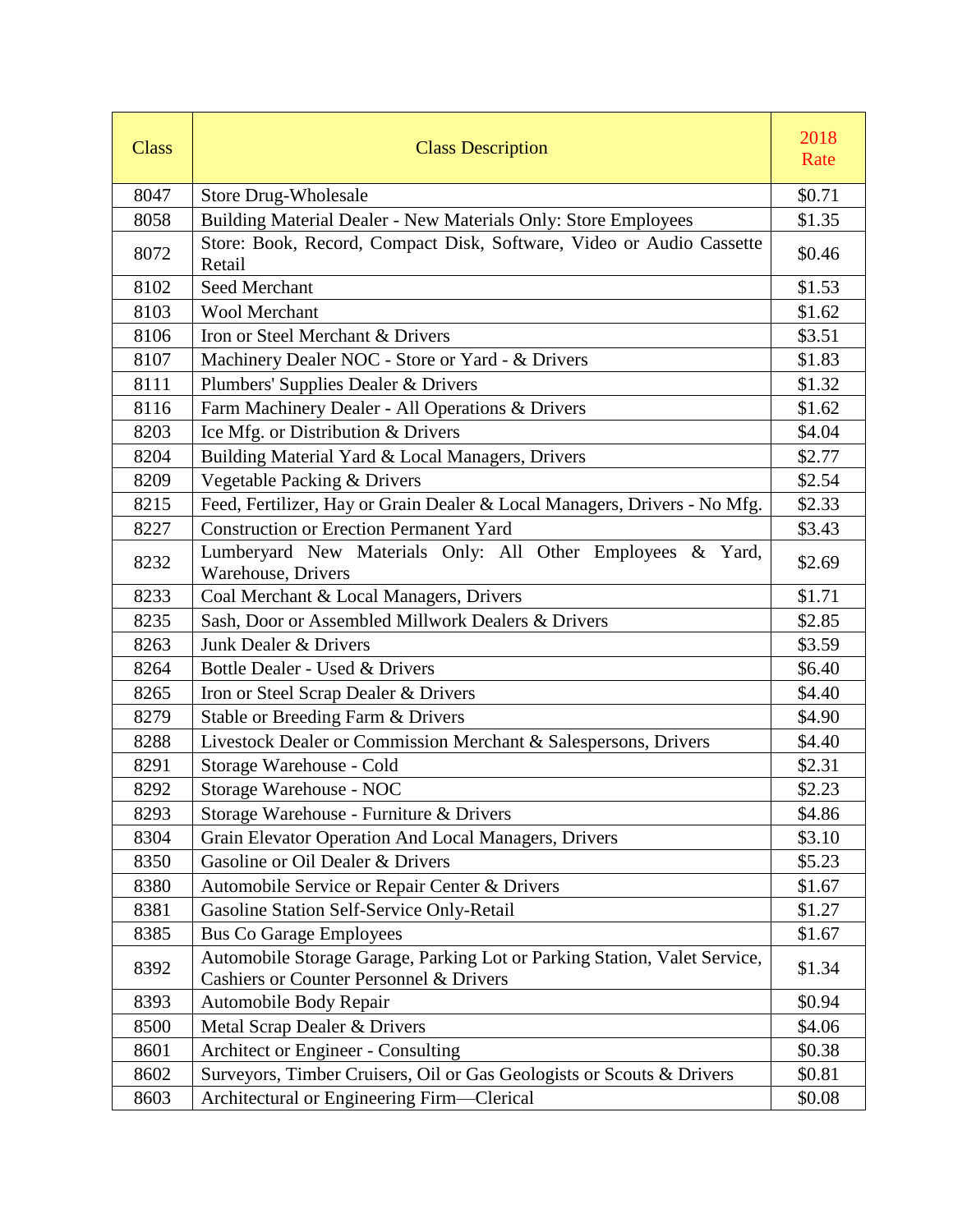| <b>Class</b> | <b>Class Description</b>                                                                                                   | 2018<br>Rate |
|--------------|----------------------------------------------------------------------------------------------------------------------------|--------------|
| 8606         | Geophysical Exploration - Seismic - All Employees & Drivers                                                                | \$1.52       |
| 8709F        | Stevedoring: Talliers And Checking Clerks Engaged In Connection With<br><b>Stevedore Work</b>                              | \$6.39       |
| 8719         | Stevedoring: Talliers and Checking Clerks Engaged in Connection with<br>Stevedore Work - Coverage Under State Act Only     | \$1.22       |
| 8720         | Inspection of Risks for Insurance or Valuation Purposes NOC                                                                | \$0.71       |
| 8721         | Real Estate Appraisal Company - Outside Employees                                                                          | \$0.21       |
| 8723         | <b>Insurance Companies--Including Clerical and Salespersons</b>                                                            | \$0.15       |
| 8725         | Inventory Counters—Traveling—Including Salespersons & Clerical                                                             | \$1.58       |
| 8726F        | Steamship Line Or Agency-Port Employees: Superintendents, Captains,<br>Engineers, Stewards Or Their Assistants, Pay Clerks | \$3.47       |
| 8734M        | Salespersons, Collectors Or Messengers-Outside-Program II                                                                  | \$0.39       |
| 8737M        | Salespersons, Collectors Or Messengers-Outside-Program I                                                                   | \$0.33       |
| 8738M        | Salespersons, Collectors Or Messengers-Outside-Program II                                                                  | \$0.60       |
| 8742         | Salespersons or Collectors-Outside                                                                                         | \$0.26       |
| 8745         | News Agent or Distributor of Magazines or Other Periodicals - Not Retail<br>Dealer - & Salespersons, Drivers               | \$3.46       |
| 8748         | <b>Automobile Salespersons</b>                                                                                             | \$0.40       |
| 8755         | Labor Union - All Employees                                                                                                | \$0.21       |
| 8799         | Mailing or Addressing Company or Letter Service Shop-Clerical Staff                                                        | \$0.36       |
| 8800         | Mailing or Addressing Company or Letter Service Shop                                                                       | \$1.07       |
| 8803         | Auditors, Accountant or Factory Cost or Office Systematizer - Traveling                                                    | \$0.07       |
| 8805M        | Clerical Office Employees-NOC-Program II                                                                                   | \$0.21       |
| 8810         | <b>Clerical Office Employees NOC</b>                                                                                       | \$0.15       |
| 8814M        | Clerical Office Employees-NOC-Program I                                                                                    | \$0.19       |
| 8815M        | Clerical Office Employees-NOC-Program II                                                                                   | \$0.33       |
| 8820         | Attorney - All Employees & Clerical, Messengers, Drivers                                                                   | \$0.10       |
| 8824         | <b>Retirement Living Centers Health Care Employees</b>                                                                     | \$2.06       |
| 8825         | <b>Retirement Living Centers Food Service Employees</b>                                                                    | \$1.40       |
| 8826         | Retirement Living Centers: All Other Employees, Salespersons & Drivers                                                     | \$1.40       |
| 8829         | <b>Convalescent or Nursing Home - All Employees</b>                                                                        | \$2.08       |
| 8831         | Hospital - Veterinary & Drivers                                                                                            | \$0.81       |
| 8832         | Physician & Clerical                                                                                                       | \$0.18       |
| 8833         | <b>Hospital - Professional Employees</b>                                                                                   | \$0.59       |
| 8835         | Home, Public, and Traveling Healthcare—All Employees                                                                       | \$1.45       |
| 8842         | Mental Health Group Care Homes-All Employees And Drivers                                                                   | \$1.70       |
| 8855         | Banks and Trust Companies--All Employees, Salespersons, Drivers &<br>Clerical                                              | \$0.13       |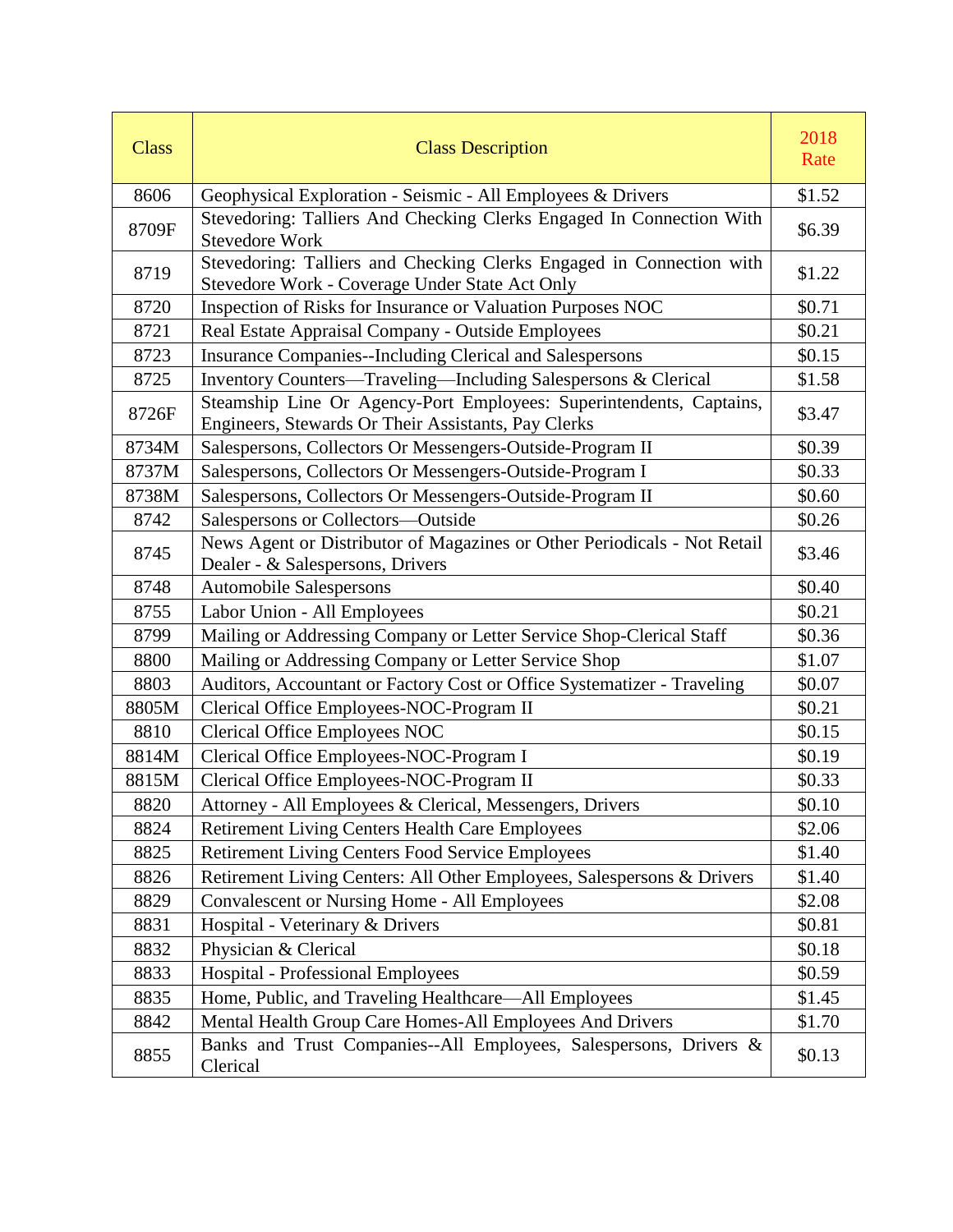| <b>Class</b> | <b>Class Description</b>                                                                                                                                           | 2018<br>Rate |
|--------------|--------------------------------------------------------------------------------------------------------------------------------------------------------------------|--------------|
| 8856         | Check Cashing Establishments--All Employees, Salespersons, Drivers &<br>Clerical                                                                                   | \$0.25       |
| 8864         | Social Services Organization-All Employees, Salespersons and Drivers                                                                                               | \$1.34       |
| 8868         | College: Professional Employees & Clerical                                                                                                                         | \$0.25       |
| 8869         | Child Day Care Center - Professional Employees and Clerical, Salespersons                                                                                          | \$0.68       |
| 8871         | <b>Clerical Telecommuter Employees</b>                                                                                                                             | \$0.08       |
| 8901         | Telephone or Telegraph Co Office or Exchange Employees & Clerical                                                                                                  | \$0.13       |
| 9012         | Buildings - Operation by Owner, Lessee or Real Estate Management Firm:<br>Professional Employees, Property Managers and Leasing Agents &<br>Clerical, Salespersons | \$0.82       |
| 9014         | Building Operation by Contractors & Drivers                                                                                                                        | \$1.86       |
| 9015         | Buildings - Operation by Owner or Lessee or Real Estate Management<br>Firm: All Other Employees                                                                    | \$2.28       |
| 9016         | Amusement Park or Exhibition Operation & Drivers                                                                                                                   | \$1.52       |
| 9019         | Bridge or Vehicular Tunnel Operation & Drivers                                                                                                                     | \$1.48       |
| 9033         | Housing Authority & Clerical, Salespersons, Drivers                                                                                                                | \$2.01       |
| 9040         | Hospital: All Other Employees                                                                                                                                      | \$2.36       |
| 9044         | Casino Gambling - Hotel all Employees & Clerical, Salespersons, Drivers                                                                                            | \$0.94       |
| 9052         | Hotel: All Other Employees & Salespersons, Drivers                                                                                                                 | \$1.34       |
| 9058         | <b>Hotel Restaurant Employees</b>                                                                                                                                  | \$1.24       |
| 9060         | Club - Country, Golf, Fishing or Yacht - & Clerical                                                                                                                | \$0.99       |
| 9061         | Club NOC & Clerical                                                                                                                                                | \$0.82       |
| 9062         | Casino Gambling: All Employees & Clerical, Salespersons, Drivers                                                                                                   | \$0.78       |
| 9063         | YMCA, YWCA, YMHA or YWHA, Institution - All Employees & Clerical                                                                                                   | \$0.63       |
| 9077F        | United States Armed Service Risk—All Employees & Drivers                                                                                                           | \$3.56       |
| 9082         | <b>Restaurant NOC</b>                                                                                                                                              | \$0.73       |
| 9083         | <b>Restaurant: Fast Food</b>                                                                                                                                       | \$0.66       |
| 9084         | Bar, Discotheque, Lounge, Nightclub or Tavern                                                                                                                      | \$0.86       |
| 9088a        | Rocket Or Missile Testing Or Launching & Drivers                                                                                                                   | a            |
| 9089         | <b>Billiard Hall</b>                                                                                                                                               | \$0.64       |
| 9093         | <b>Bowling Lane</b>                                                                                                                                                | \$0.87       |
| 9101         | College: All Other employees                                                                                                                                       | \$3.22       |
| 9102         | Park, NOC - All Employees & Drivers                                                                                                                                | \$2.18       |
| 9154         | Theater NOC: All Other Employees                                                                                                                                   | \$1.01       |
| 9156         | Theater NOC: Players, Entertainers or Musicians                                                                                                                    | \$1.50       |
| 9170         | Buildings-Operation by Contractors-Includes window cleaning above one<br>story                                                                                     | \$5.61       |
| 9178         | Athletic Sports or Park: Non-contact Sports                                                                                                                        | \$3.43       |
| 9179         | Athletic Sports or Park: Contact Sports                                                                                                                            | \$7.01       |